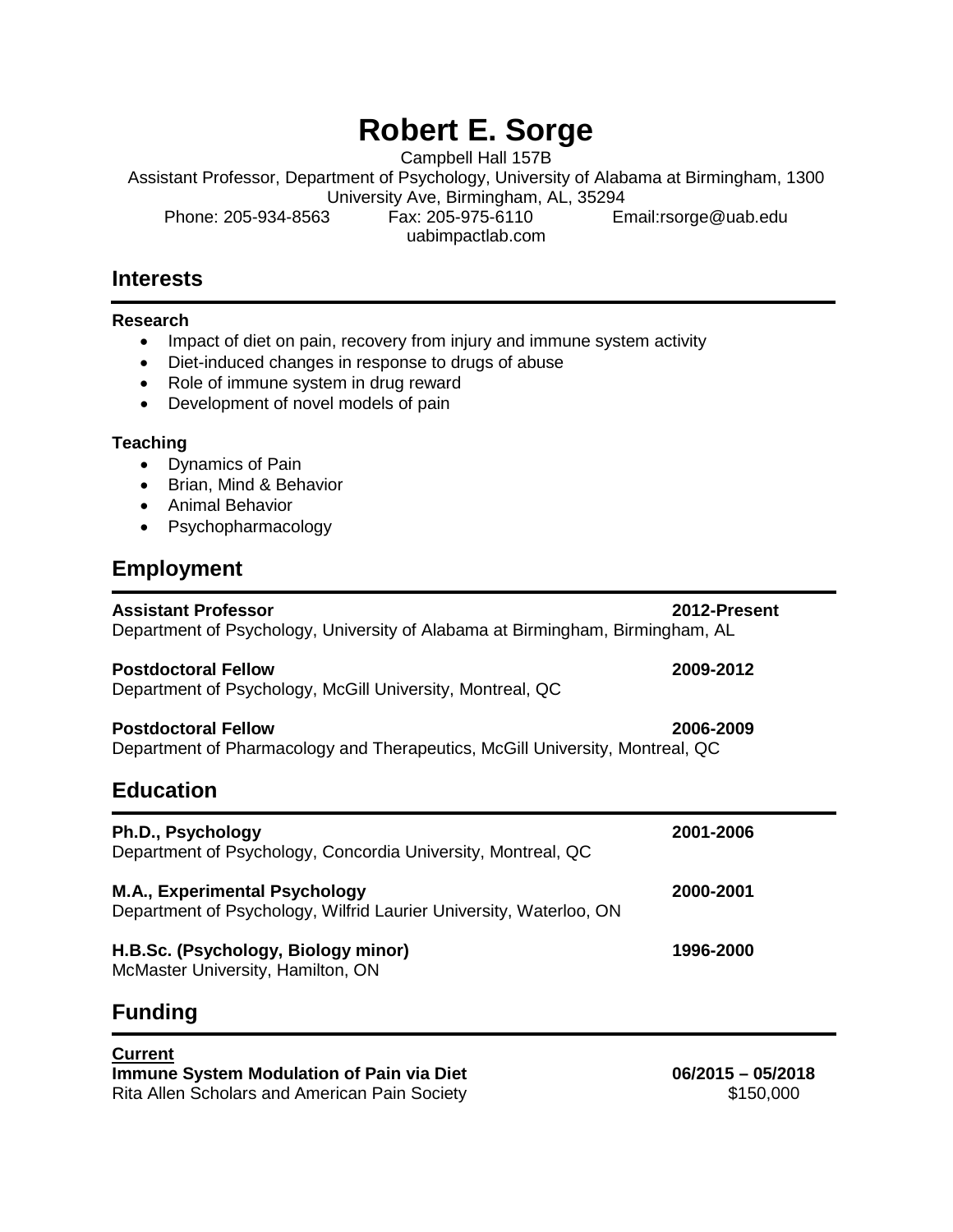| Role: Principal Investigator                                                                                                                                                                                 |                                    |
|--------------------------------------------------------------------------------------------------------------------------------------------------------------------------------------------------------------|------------------------------------|
| Smad signaling in skeletal muscle as a biomarker of disease progression in ALS                                                                                                                               |                                    |
| NINDS (R01NS092651)<br>Role: Co-Investigator                                                                                                                                                                 | $03/2016 - 02/2021$<br>\$321,500   |
| <b>Translation control of pain plasticity</b><br>NINDS (R01NS065926)<br><b>Role: Subcontract PI</b>                                                                                                          | $02/2015 - 01/2019$<br>\$180,000   |
| <b>Under Review</b><br>Fibromyalgia RElief via Effects of Diet Orchestrated through the Microbiota (FREEDOM)                                                                                                 | $09/2018 - 08/2023$                |
| NIH (NINR)<br>Role: Principal Investigator                                                                                                                                                                   | \$2,124,606                        |
| Diet InterVention Evaluated by Race and Oxidative Stress Effects in Pain (DIVERSEPain)                                                                                                                       |                                    |
| NIH (NIMHD)<br>Role: Principal Investigator                                                                                                                                                                  | $07/2018 - 06/2023$<br>\$1,915,941 |
| PQ11: Using diet to promote immune-related tumor clearance<br>NIH (NCI)<br>Role: Co-Investigator (PI: Norian)                                                                                                | $07/2018 - 06/2023$<br>\$2,077,016 |
| Sex-related differences with spinal manual therapy in an NGF-model of myofascial low<br>back pain<br>NIH (NCCIH)<br>Role: Co-Investigator (PI: Reed)                                                         | $04/2018 - 03/2020$<br>\$150,000   |
| <b>Completed</b><br>Development and Validation of a Zebrafish Model of Pain<br><b>UAB Faculty Development Grant</b><br>Role: Principal Investigator                                                          | $08/2014 - 02/2016$<br>\$10,000    |
| The effect of diet and dietary intervention on behavioral and physiological indices of pain<br>in rats<br>International Association for the Study of Pain Early Career Award<br>Role: Principal Investigator | $06/2014 - 12/2015$<br>\$30,000    |
| The effects of diet on behavioral and physiological markers of pain 05/2014 - 12/2015<br>UAB College of Arts and Sciences Interdisciplinary Award<br>Role: Principal Investigator                            | \$44,500                           |
| Neuroimmune interactions in the modulation of pain: discovery of novel therapeutics                                                                                                                          |                                    |
| UAB Comprehensive Neuroscience Center Research Acceleration Award<br>Role: Co-Principal Investigator                                                                                                         | $07/2013 - 06/2014$<br>\$90,000    |
| Contribution of the innate immune system to reward                                                                                                                                                           | $07/2013 - 06/2014$                |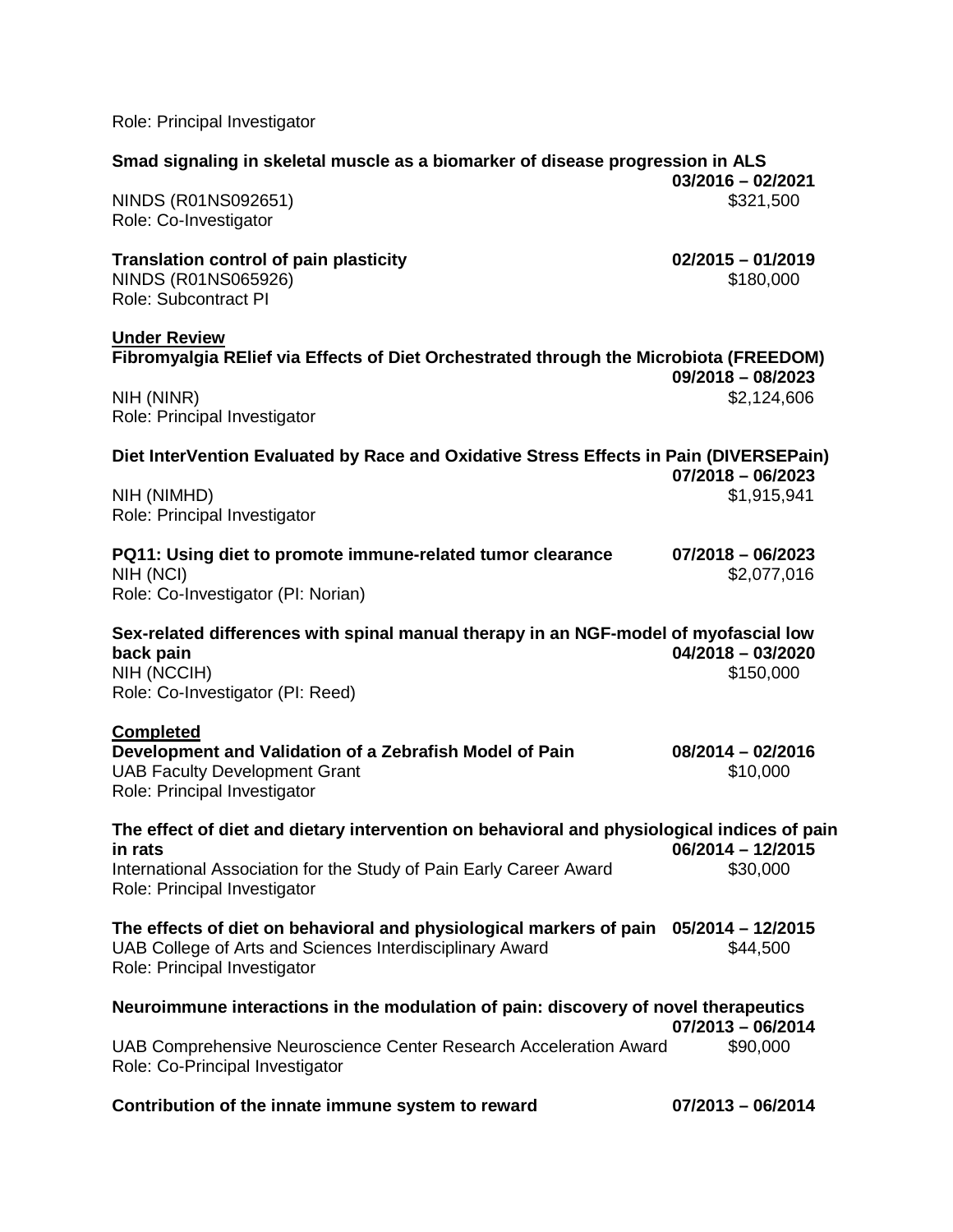## **Publications**

\*\*Students or employees under supervision are underlined\*\* **Under Review**

#### **Published or In Press**

- *1.* Totsch, S. K., Meir, R. Y., Quinn, T. L., Lopez, S. A., Gower, B. A. & **Sorge, R. E.** (in press). Effects of a Standard American Diet and an Anti-Inflammatory Diet in male and female mice. *European Journal of Pain.*
- *2.* Kolata, S. M, Nakao, K, Jeevakumar, V. Farmer-Alroth, E. L., Fujita, Y., Bartley, A., Rompala, G. R., **Sorge, R. E**., Jimenez, D. V., Martinowich, K., Mateo, Y., Hashimoto, K., Dobrunz, L. E., & Nakazawa, K. (in press). Neuropsychiatric Phenotypes Produced by GABA Reduction in Mouse Cortex and Hippocampus. *Neuropsychopharm.*
- 3. Totsch, S. K., Quinn, T. L., Strath, L. J., McMeekin, L. J., Cowell, R. M., Gower, B. A. & **Sorge, R. E.** (2017). The impact of the standard American diet in rats: effects on behavior, physiology and recovery from inflammatory injury. *Scandinav J Pain, 17:* 316- 324.
- *4.* Totsch, S. K. & **Sorge, R. E**. (2017). Immune system involvement in specific pain conditions. *Mol Pain. Epub Jan 1.*
- *5.* Martin, L. J., Smith, S. B., Khoutorsky, A., Magnussen, C. A., Samoshkin, A., **Sorge, R. E**., Cho, C., Yosefpour, N., Sivaselvachandran, S., Tohyama, S., Cole, T., Khuong, T. M., Mir, E., Gibson, D. G., Wieskopf, J. S., Sotocinal, S. G., Austin, J. S., Meloto, C. B., Gitt, J. H., Gkogkas, C.,Sonenberg, N., Greenspan, J., Fillingim, R. B., Ohrbach, R., Slade, G. D., Knott, C., Dubner, R., Nackley, A. G., Ribeiro-da-Silva, A., Neely, G. G., Maixner, W., Zaykin, D. Z., Mogil, J. S., & Diatchenko, L. (2017). Involvement of epiregulin and epidermal growth factor receptor in pain. *Journal of Clinical Investigations. Epub Aug 7.*
- *6.* Taylor, J. C., Dewberry, L. S., Totsch, S. K., Yessick, L. R., DeBerry, J. J., Watts, S. A. & **Sorge, R. E.** (2017). A novel zebrafish-based model of nociception. *Physiology & Behavior, 174:* 83-88*.*
- 7. Merlin, J. S., Westfall, A. O., Heath, S. L., Goodin, B. R., Stewart, J. C., **Sorge, R. E**., Younger J. W. (2017). IL-1β levels are associated with chronic multisite pain in people living with HIV. *J Acquir Immune Def Syndr, 75:* e99-e103.
- 8. **Sorge, R. E**. & Totsch, S. K. (2017). Sex differences in pain. *Journal of Neuroscience Research, 95:* 1271-1281.
- 9. **Sorge, R. E.,** Khoutorsky, A., Prager-Khoutorsky, M., Pawlowski, S. A., Longo, G., Jafarnejad, S. M., Tahmasebi, S., Martin, L. J., Pitcher, M. H., Ghogkas, C. G., Sharif-Naeini, R., Ribeiro-da-Silva, A., Bourque, C. W., Cervero, F., Mogil, J. S. & Sonenberg, N. (2016). eIF2alpha phosphorylation controls thermal nociception. *Proc Natl Acad Sci, 113:* 11949-11954.
- 10. Totsch, S. K., Waite, M. E., Tomkovich, A., Quinn, T. L., Gower, B. A. & **Sorge, R. E**. (2016) Total Western Diet Alters Mechanical and Thermal Sensitivity and Prolongs Hypersensitivity Following Complete Freund's Adjuvant in Mice. *J Pain*, 17: 119-125.
- 11. Khoutorsky, A., Bonin, R. P., **Sorge, R. E**., Gkokas, C., Jafarnejad, M., Alain, T., Perez-Sanchez, J., Martin, L. J., De Koninck, Y., Mogil, J. S. & Sonenberg, N. (2015). Translational control of nociception via 4E-binding protein 1.*eLife*.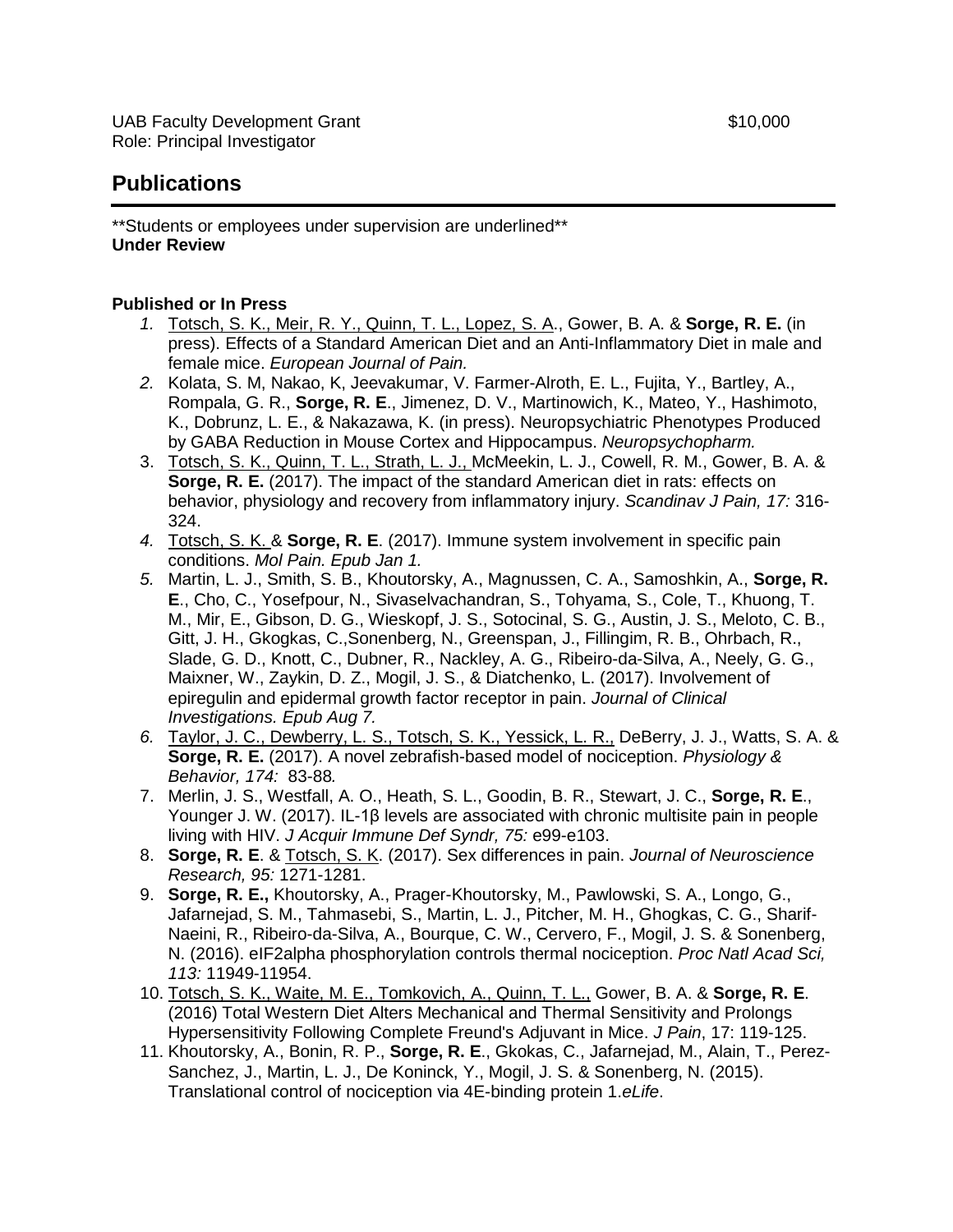- 12. **Sorge, R. E**, Mapplebeck, J. C, Rosen, S., Beggs, S., Taves, S., Alexander, J. K., Martin, L. J., Austin, J. S., Sotocinal, S., Chen, D., Yang, M., Shi, X. Q., Huang, H., Pillon, N. J., Bilan, P. J., Tu, Y., Klip, A., Ji, R. R., Zhang, J., Salter, M. W., Mogil, J. S. (2015). Different immune cells mediate mechanical pain hypersensitivity in male and female mice. *Nat Neurosci,* 18: 1081-3.
- 13. Kim, J. Y., Tillu, D. V., Quinn, T. L., Mejia, G. L., Shy, A., Asiedu, M. N. K., Murad, E., Totsch, S. K., **Sorge, R. E**., Mantyh, P. W., Dussor, G. & Price, T. J. (2015). Spinal dopaminergic projections control the transition to pathological pain plasticity via a D1/D5 mediated mechanism. *J Neuroscience*, 35: 6307-17.
- 14. Wieskopf, J. S., **Sorge, R. E**., Limapichat, W., Al-Quazzaz, M., Smith, S. B., Austin, J. S., Slepian, P. M., Clarke, S., Drenan, R., McIntosh, J. M., Maskos, U., Changeux, J. P., Aasvang, E., Dai, F., Lai, W., Srinivasan, R., Mathur, J., Devor, M., Maixner, W., Diatchenko, L., Belfer, I., Dimaj. I., Lester, H. A., Patapoutian, A. & Mogil, J. S. (2015). The nicotinic alpha6 subunit gene determines variability in chronic pain sensitivity via cross-inhibition with p2x2/3 receptors. *Science and Translational Medicine, 7*.
- 15. Waite, M. E., Tomkovich, A., Quinn, T. L., Schumann, A. P., Dewberry, L. S., Totsch, S. K. & **Sorge, R. E**. (2015). Efficacy of common analgesics for spontaneous postsurgical pain in rats. *JAALAS*, 54: 420-5.
- 16. Totsch, S. K., Waite, M. E., & **Sorge, R. E**. (2015). Dietary influence on pain via the immune system. In T. J. Price & G. O. Dussor (Eds). *Molecular Biology of Pain, Progress in Molecular and Translational Science*. Elsevier. 131: 435-69.
- 17. Tillu, D. V., Hassler, S. N., Burgos-Vega, C. C., Quinn, T. L., **Sorge, R. E**., Dussor, G., Boitano, S., Vagner, J. & Price T. J. (2015). Protease activated receptor 2 (PAR2) activation is sufficient to induce the transition to a chronic pain state. *Pain, 156:* 859-67.
- 18. Cahill, L. S., Laliberte, C. L., Liu, X. J., Bishop, J., Nieman, B. J., Mogil, J. S., **Sorge, R. E.,** Jones, C. D., Salter, M. W. & Henkelman R. M. (2014). Quantifying blood-spinal cord barrier permeability after peripheral nerve injury in the living mouse. *Mol Pain*, 10: 60.
- 19. Si, Y., Cui, X., Kim, S., Wians, R., **Sorge, R. E**., Oh, S., Al-Sharabati, M., Lu, L., Claussen, G., Anderson, T., Yu, S., Morgan, D., Kazamel, M., & King, P. H. (2014). Smads as biomarkers in amyotrophic lateral sclerosis. Annals *Clin Transl Neurol, 10:* 778-87.
- 20. **Sorge, R. E**., Martin, L. J., Isbester, K. A., Sotocinal, S. G., Rosen, S., Tuttle, A. H., Weiskopf, J. S., Acland, E. L., Dokova, A., Kadoura, B., Leger, P., Mapplebeck, J. C. S., McPhail, M., Delaney, A., Wigerblad, G., Schumann, A. P., Quinn, T., Frasnelli, J., Svensson, C.I., Sternberg, W. F. & Mogil, J. S. (2014). Olfactory exposure to males, including human males, produces stress and stress-induced analgesia in rodents. *Nat Meth, 6:* 629-32.
- 21. \***Sorge, R. E**., Melemedjian, O. K., Khoutorsky, A., Yan, J., Asiedu, M. N., Valdez, A., Ghosh, S., Dussor, G., Mogil, J. S., Sonenberg, N. & Price, T. J. (2013) mTORC1 inhibition induces sensory neuron hyperexcitability and allodynia via IRS1-dependent feedback activation of ERK. *Pain, 154*: 1080-91 \* co-first author
- 22. **Sorge, R. E.,** LaCroix-Fralish, M. L., Tuttle, A. H., Khoutorsky, A., Sotocinal, S. G., Austin, J. S., Melmed, K., Wood, J. N., Shi, Y., Naoumova, A. & Mogil, J. S. (2013). The yin and yang of pain: variability in formalin test nociception and morphine analgesia produced by the yin yang 1 transcription factor gene. *Genes, Brain and Behavior, 12*: 405-13.
- 23. Khoutorsky, A., Yanagiya, A., Gkogkas, C., Fabian, M. R., Prager-Khoutorsky, M., Gamache, K., Bouthiette, F., Parysan, A., **Sorge, R. E**., Mogil, J. S., Nader, K., Lacaille, J. C. & Sonenberg, N. (2013) Control of synaptic plasticity and memory via suppression of poly(A)-binding protein. *Neuron, 78*: 298-311.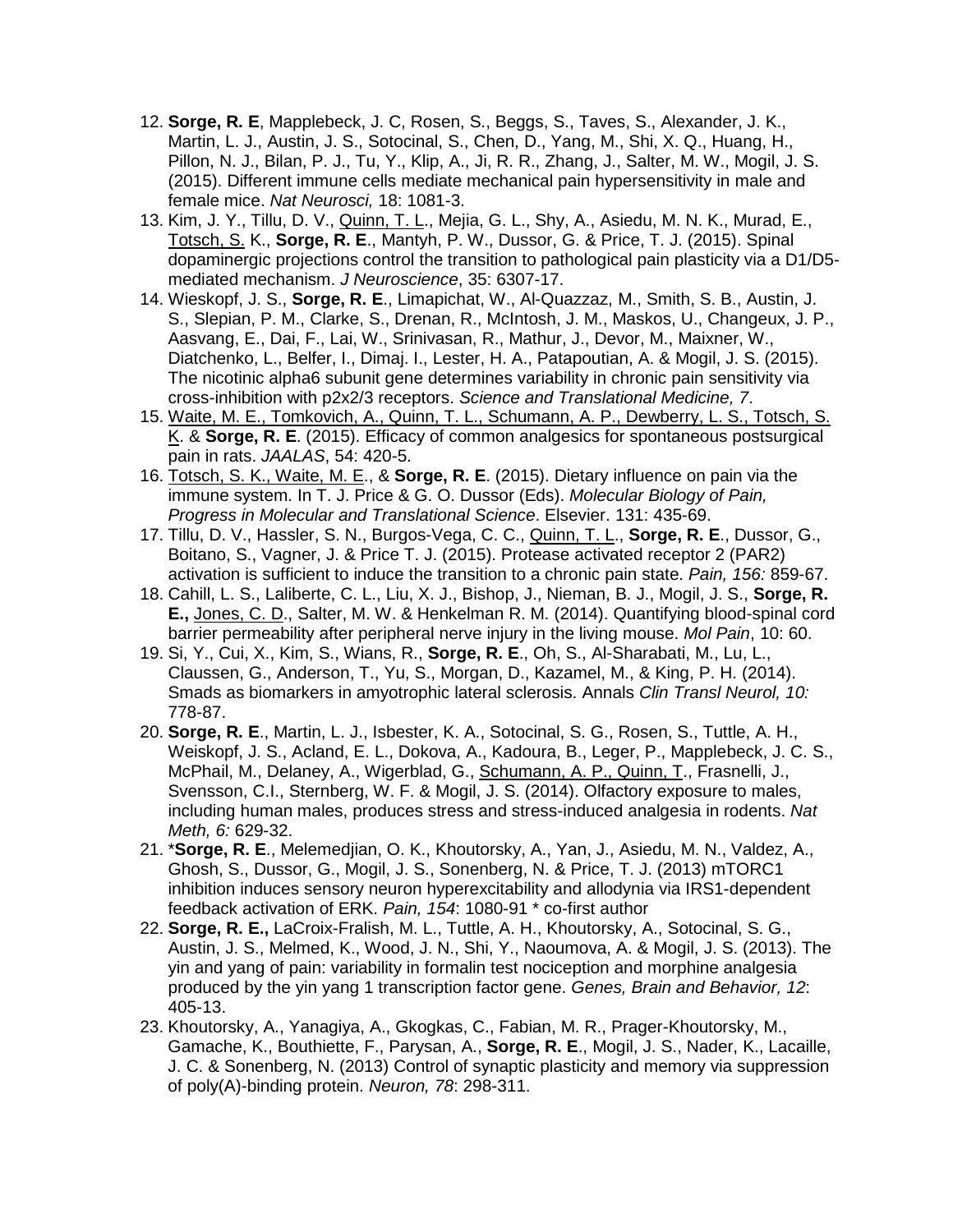- 24. Tsao, D., Wieskopf, J. S., Rashid, N., **Sorge, R. E**., Redler, R. L., Segall, S. K., Mogil, J. S., Maixner, W., Dokholyan, N. V. & Diatchenko, L. (2012). Serotonin-induced hypersensitivity via inhibition of catechol o-methyltransferase activity. *Mol Pain, 8*; 25.
- 25. Malfait, A. M., Seymour, A. B., Gao, F., Tortorella, M. D., Graverand-Gastineau, M. P., Wood, L. S., Doherty, M., Doherty, S., Zhang, W., Arden, N. K., Vaughn, F. L., Leaverton, P. E., Spector, T. D., Hart, D. J., Maciewicz, R. A., Muir, K. R., Das, R., **Sorge, R. E**., Sotocinal, S. G., Schorscher-Petcu, A., Valdes, A. M. & Mogil, J. S. (2012) A role for PACE4 in osteoarthritis pain: Evidence from human genetic association and null mutant phenotype. *Annals Rheumatic Dis, 71*; 1042-1048.
- 26. **Sorge, R. E.,** Trang, T., Dorfman, R., Smith, S. B., Beggs, S., Ritchie, J., Austin, J-S., Zaykin, D. V., Vander Meulen, H., Costigan, M., Herbert, T. A., Yarkoni-Abitbul, M., Tichauer, D., Livneh, J., Gershon, E., Zheng, M., Tan, K., Johns, S. L., Slade, G. D., Jordan, J., Woolf, C. J., Peltz, G., Maixner, W., Diatchenko, L., Seltzer, Z., Salter, M. W., & Mogil, J. S. (2012). Genetically determined P2X7 receptor pore formation regulates variability in chronic pain sensitivity. *Nat Med, 18;* 595-599.

\*\*\*Selected by the National Human Genome Research Institute's (NHGRI) Genomic Advances of the Month

- 27. **Sorge, R. E.,** LaCroix-Fralish, M. L., Bailey, A. L., Tuttle, A. H., Sotocinal, S. G., Austin, J-S., Ritchie, J., Chanda, M. L., Graham, A. C., Topham, L., Beggs, S., Salter, M. W., & Mogil, J. S. (2011). Spinal cord toll-like receptor 4 mediates chronic inflammatory and neuropathic hypersensitivity in males but not females. *J Neurosci, 31*: 15450-4.
- 28. Mogil, J. S., **Sorge, R. E.,** LaCroix-Fralish, M. L., Smith, S. B., Fortin, A,M Sotocinal, S. G., Ritchie, J., Austin, J-S., Schorscher-Petcu, A., Melmed, K., Bittong, R. A., Mokris, B., Neubert, J. K., Campbell, C. M., Edwards, R. R., Campbell, J. N., Crawley, J. N., Lariviere, W. R., Sternberg, W. F., Balaban, C. D., Belfer, I., & Fillingim, R. B. (2011). Pain sensitivity and vasopressin analgesia in mice and humans is mediated by a geneenvironment interaction involving the AVPR1A gene and acute stress. *Nat Neuro, 14:*1569-73.
- 29. \***Sorge, R. E**., Matsumiya, L., Sotocinal, S. G., Tabaka, J., Zaloum, A., King, O. D., & Mogil, J. S. (2012). A re-evaluation of the efficacy of postoperative analgesics in the laboratory mouse based on the mouse grimace scale. *JAALAS, 51:* 42-49. \*co-first author.
- 30. Sotocinal, S. G., **Sorge, R. E**., Zaloum, A., Tuttle, A. H., Martin, L. J., Wieskopf, J. S., Mapplebeck, J. C. S., Wei, P., Zhan, S., Zhang, S., McDougall, J. J., King, O. D., & Mogil, J. S. (2011). The rat grimace scale: a partially automated method for quantifying pain in the laboratory rat via facial expressions. *Mol Pain, 7*: 55.
- 31. Langford, D.J., Bailey, A.L., Chanda, M.L., Clarke, S.E., Drummond, T.E., Echols, S., Glick, S., Ingrao, J., Klassen-Ross, T., LaCroix-Fralish, M.L., Matsumiya, L., **Sorge, R.E.,** Sotocinal, S.G., Tabaka, J.M., Wong, D., van den Maagdenberg, A.M.J.M., Ferrari, M.D., Craig, K.D., and Mogil, J.S. (2010). Coding of facial expressions of pain in the laboratory mouse. *Nature Meth, 7:*447-449.
- 32. Schorscher-Petcu, A., Sotocinal, S. G., Ciura, S. Dupre, A., Ritchie, J., **Sorge, R. E**., Crawley, J. N., Hu, S-B., Nishimori, K., Young, L. J., Tribollet, R., Quirion, R. & Mogil, J. S. (2010). Oxytocin-induced analgesia and scratching are mediated by the vasopressin-1A receptor in the mouse. *J Neurosci, 30*: 8274-8284.
- 33. **Sorge, R. E**., & Clarke, P. B. S. (2010) Self-Administration: Nicotine, chapter in *Animal Models of Drug Addiction*, ed. M.C. Olmstead, Humana Press.
- 34. **Sorge, R. E**., Pierre, V. P. & Clarke, P. B. S. (2009). Facilitation of intravenous nicotine self-administration in rats by motivationally neutral sensory cues. *Psychopharmacology, 207:* 191-200.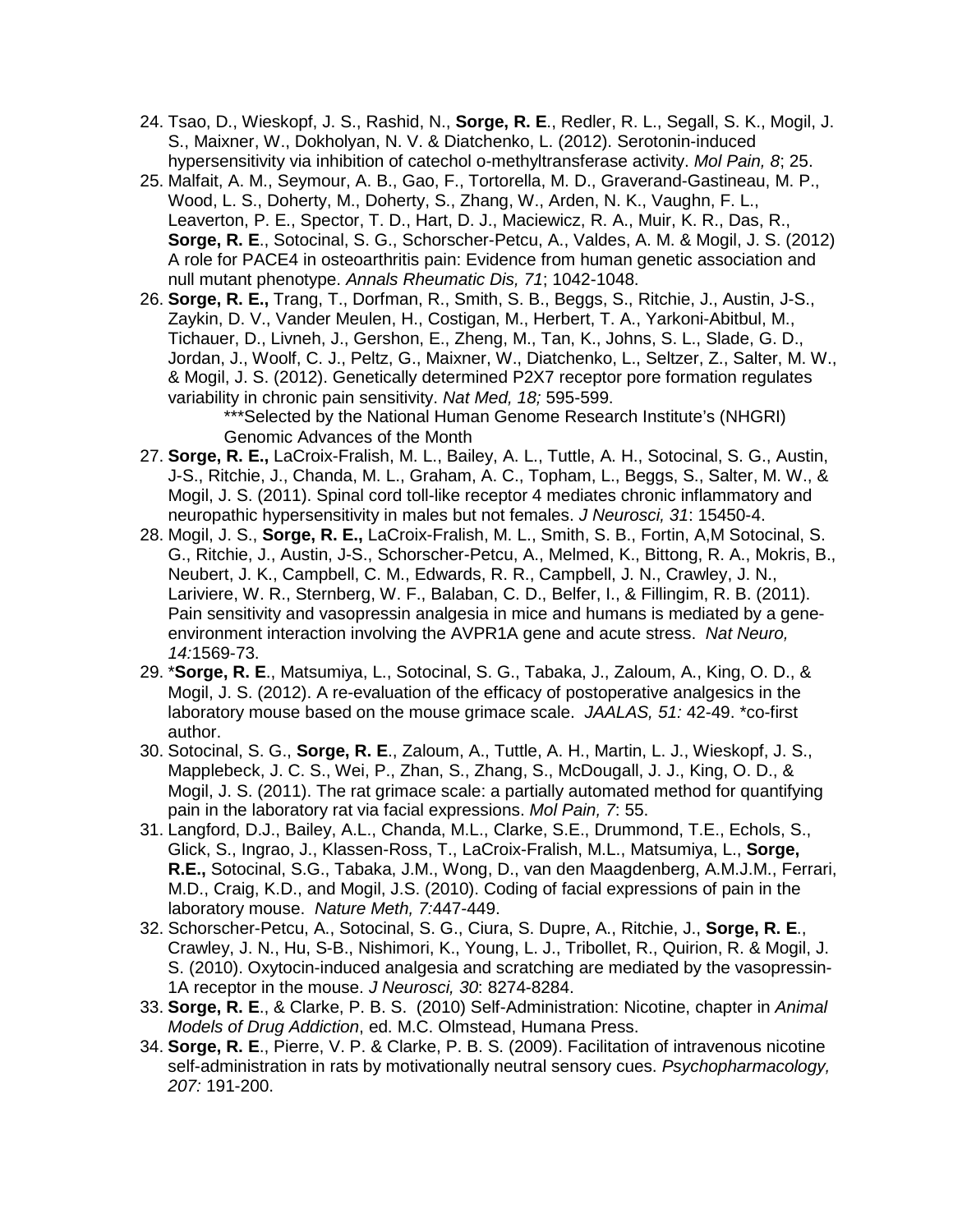- 35. **Sorge, R. E.** & Clarke, P. B. S. (2009). Rats self-administer intravenous nicotine delivered in a novel smoking-relevant procedure: effects of dopamine antagonists. *J Pharm Exp Ther, 330*: 633-640.
- 36. Leri, F., **Sorge, R. E.,** Cummins, E., Woehrling, D., Pfaus, J. G., & Stewart, J. (2007). High dose methadone maintenance in rats: effects on cocaine self-administration and general motivation. *Neuropsychopharmacology, 32*: 2290-2300.
- 37. Hood, S., **Sorge, R. E**., & Stewart, J. (2007). Chronic buprenorphine reduces the response to sucrose-associated cues in non food-deprived rats. *Pharmacology, Biochemistry & Behavior, 86*: 566-575.
- 38. Caruana, D. A., **Sorge, R. E**., Stewart, J., & Chapman, C. A. (2006). Dopamine has bidirectional effects on synaptic responses to cortical inputs in layer II of the lateral entorhinal cortex. *Journal of Neurophysiology, 96:* 3006-3015.
- 39. **Sorge, R. E.,** & Stewart, J. (2006). The effects of chronic buprenorphine on intake of heroin and cocaine in rats and its effects on nucleus accumbens dopamine levels during self-administration. *Psychopharmacology, 188*: 28-41.
- 40. **Sorge, R. E**., & Stewart, J. (2006). The effects of long-term chronic buprenorphine treatment on the locomotor and nucleus accumbens dopamine response to acute heroin and cocaine in rats. *Pharmacology. Biochemistry & Behavior, 84*: 300-305.
- 41. **Sorge, R. E.,** & Stewart, J. (2005). The contribution of drug history and time since termination of drug taking on vulnerability to stress-induced cocaine seeking in rats. *Psychopharmacology, 183,* 210-217.
- 42. **Sorge, R. E**., Rajabi, H. & Stewart, J. (2005). Rats maintained chronically on buprenorphine show reduced heroin and cocaine seeking in tests of extinction and druginduced reinstatement. *Neuropsychopharmacology, 30*, 1681-1692.
- 43. Parker, L. A., Burton, P., **Sorge, R. E.** & Yakiwchuk, C. (2004). Effect of low doses of Δ9-tetrahydrocannabinol and cannabidiol on the extinction of cocaine- and amphetamine-induced conditioned place preference learning. *Psychopharmacology, 175*, 360-366.
- 44. Leri, F., Tremblay, A., **Sorge, R. E**. & Stewart, J. (2004). Effects of methadone maintenance on heroin-, cocaine- and stress-induced relapse in a rodent model of polydrug use. *Neuropsychopharmacology, 29*, 1312-1320.
- 45. Capriles, N., Rodaros, D., **Sorge, R. E**. & Stewart, J. (2003). A role for the prefrontal cortex in stress- and cocaine-induced reinstatement of cocaine seeking in rats. *Psychopharmacology, 168*, 66-74.
- 46. **Sorge, R. E**., Fudge, M. A. & Parker, L. A. (2002). Effect of sodium deprivation on morphine-and lithium-induced conditioned salt avoidance and taste reactivity. *Psychopharmacology, 160*, 84-91.
- 47. Galef, B. G., Jr. & **Sorge, R. E**. (2000). Use of PVC conduits by rats of various strains and ages housed singly and in pairs. *Journal of Applied Animal Welfare Science, 3(4),* 279-292.

# **Presentations**

### **Symposia Organization**

- 1. **Sorge, R. E.** (Moderator/Dicussant), Figueroa, J. & Ramsden, C. (2017, May). From molecules to man: Diet as a treatment for chronic pain. Symposium presented at the American Pain Society annual meeting – Pittsburgh, USA.
- 2. **Sorge, R. E.** (Moderator), Davidson, S., Hanlon, K. & Ye, Y. (2017, May). Novel directions in basic research: Rita Allen Scholars. Symposium presented at the American Pain Society annual meeting – Pittsburgh, USA.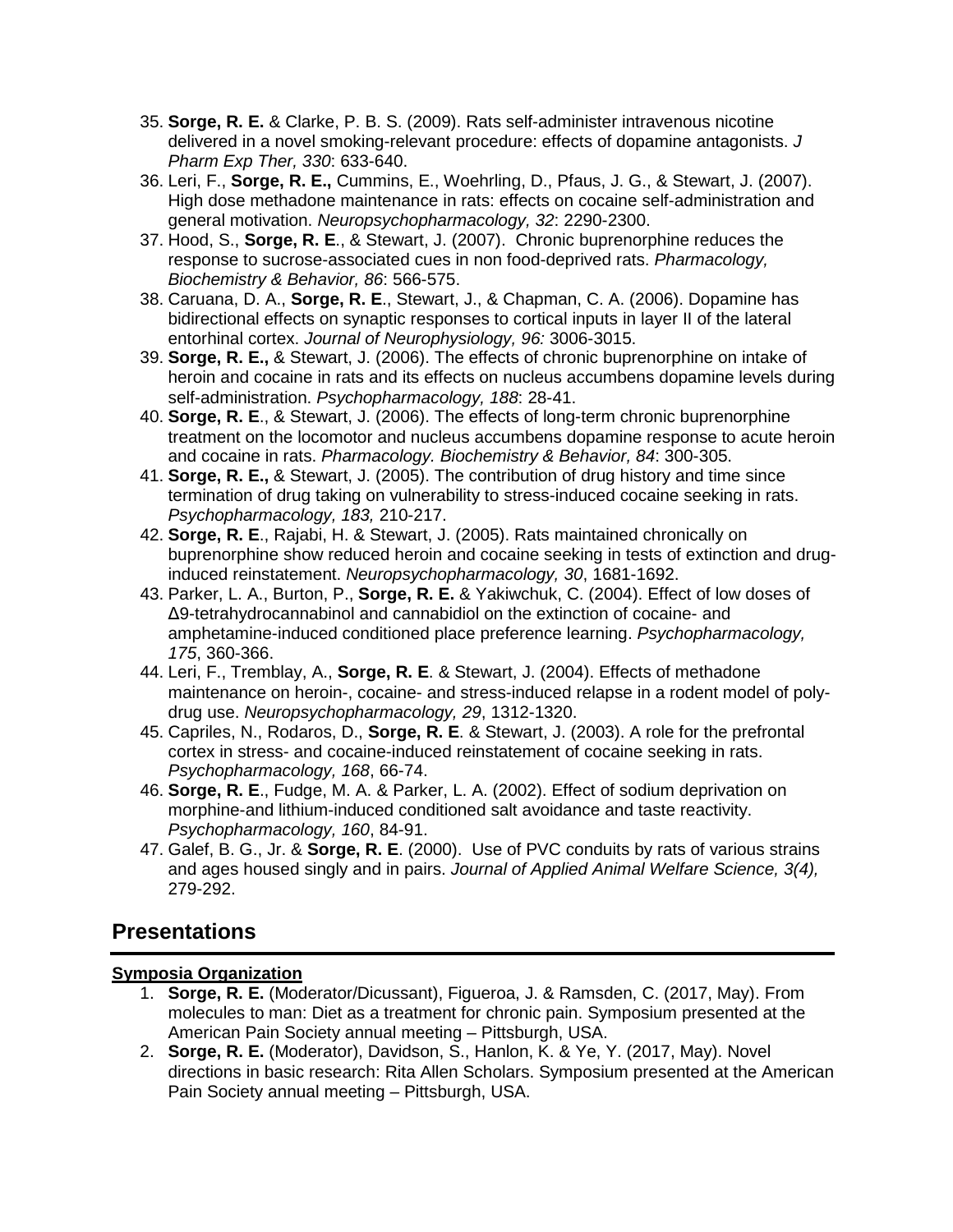3. **Sorge, R. E.** (Chair/Discussant), Barrett, S. P., Samaha, A. -N., Kenny, P. J., Palmatier, M. I. & Brunzell, D. H. (2009, April). The Next Generation of Investigators: Novel Approaches to an Old Problem. Symposium presented at the joint meeting of the Society for Research on Nicotine and Tobacco and the Society for Research on Nicotine and Tobacco – Europe, Dublin, Ireland.

#### **Invited**

- 1. **Sorge, R. E.** (2017, November). Diet and Pain: Interactions and Interventions. Invited speaker at A Precision Medicine Approach to pain: A Symposium, Univ. Conn School of Medicine, Farmington, CT, USA.
- 2. **Sorge, R. E.** (2017, August). Medical marijuana: benefits, side effects and the law. CME presentation at St. Vincent's Hospital East, Birmingham, Al, USA.
- 3. **Sorge, R. E.** (2016, October). Diet and Inflammation: Interactions and Interventions. Colloquium presented at the 2016 UAB Pain Conference, Birmingham, AL, USA.
- 4. **Sorge, R. E.** (2016, September). Diet and Inflammation: Interactions and Interventions. Colloquium presented at the Department of Psychology, Auburn University, Auburn AL, USA.
- 5. **Sorge, R. E.** (2016, June). Diet and Inflammation. Colloquium presented to the UAB Department of Physical Therapy, Birmingham, AL, USA.
- 6. **Sorge, R. E.** (2016, May). Sex Differences in Pain Pathways. Talk presented to the American College of Sports Medicine, Boston, MA.
- 7. **Sorge, R. E.** (2015, November). Sex and Gender Differences in Pain and Analgesia. Talk presented to the Swiss Laboratory Animal Science Association, Lausanne, Switzerland.
- 8. **Sorge, R. E.** (2015, November). Sex and Differences in Pain. Talk presented to the Centre Hospitalier Universitaire Vaudois. Lausanne, Switzerland.
- 9. **Sorge, R. E.** (2014, December). The interaction of diet and pain. Talk presented to the UAB Diabetes Research Center, Birmingham, AL, USA.
- 10. **Sorge, R. E**. (2014, November). Immune system modulation of pain. Talk presented in the Department of Biology Seminar Series, Samford University, Birmingham, AL, USA.
- 11. **Sorge, R. E**. (2014, April). Pain recognition in rodents: what it means and how we can use it. Talk presented in the weekly seminar series for the UAB Animal Resource Program, Birmingham, USA.
- 12. **Sorge, R. E**. (2014, February). Sex differences in immune system modulation of pain in mice. Talk presented at the UAB Pharmacology and Toxicology Workshop, Birmingham, USA.
- 13. **Sorge, R. E**. (2014, January). Dietary influence on pain in rodents. Talk presented at the UAB Nutrition and Obesity Research Center noon seminar series. Birmingham, USA.
- 14. **Sorge, R. E.** (2013, September). The role of the inflammasome in pain sensitivity. Talk presented at the UAB Comprehensive Neuroscience Center Retreat. Birmingham, USA.
- 15. **Sorge, R. E.** (2012, August). Sex differences in spinal mediation of pain: Beyond TLR4. Research presented at International Association for the Study of Pain Special Interest Group on Sex, Gender and Pain meeting, Milan, Italy.
- 16. **Sorge, R. E.** (2008, November). Slow/low nicotine self-administration in rats: a better model of nicotine's reinforcing effects. Research presented at Canadian Tobacco Control Research Initiative Interdisciplinary Capacity Enhancement team meeting, Montreal, QC, Canada.
- 17. **Sorge, R. E.** (2008, April). From heroin and cocaine to nicotine: A tour of addictions. Paper presented at the Motivation in the 21st century: brain mechanisms of learning and behavioural change. A symposium in honour of Dr. Jane Stewart. Montreal, QC, Canada.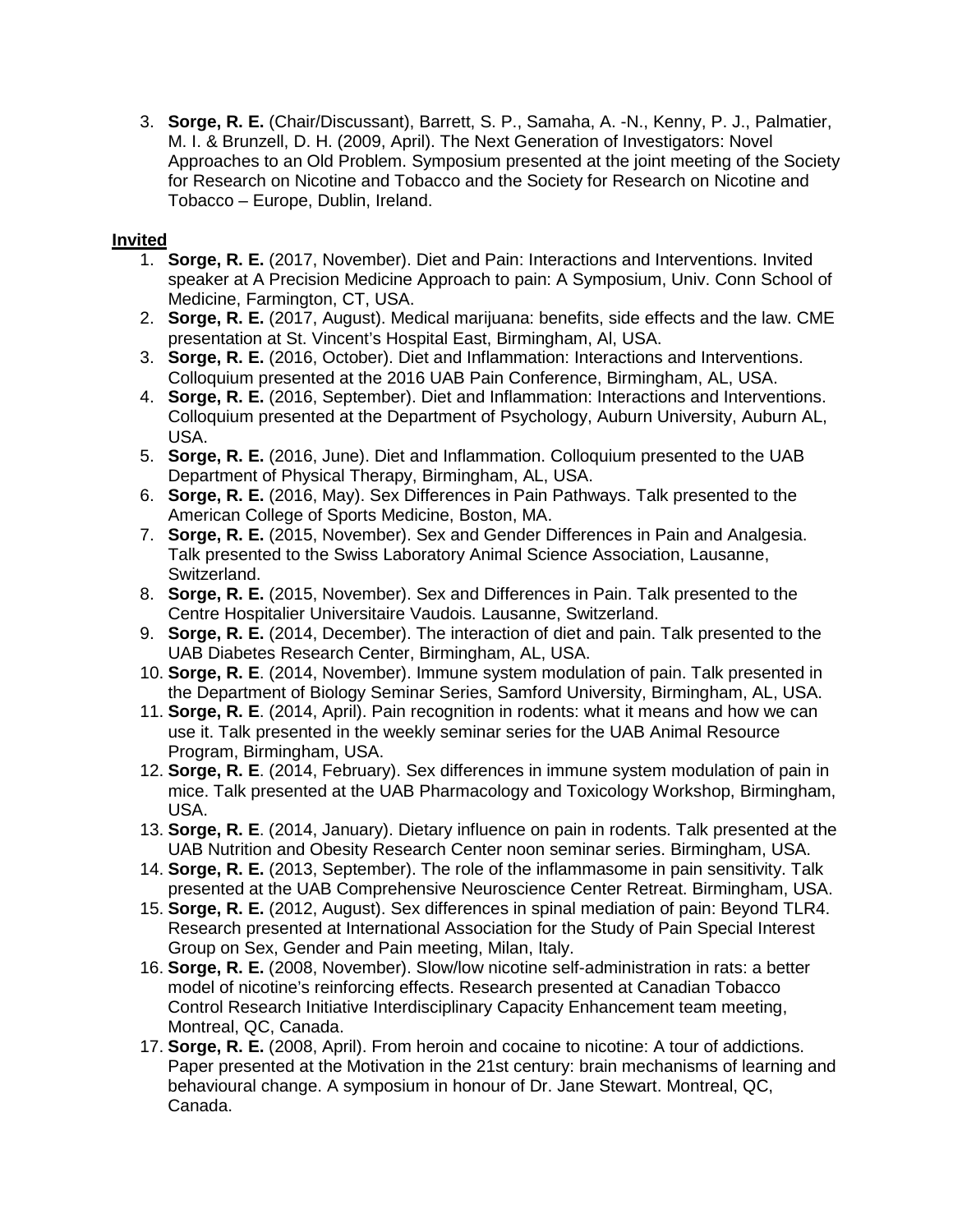- 18. **Sorge, R. E.** & Clarke, P. B. S. (2007, July). Re-examining the standard animal model of tobacco dependence. Research presented at Canadian Tobacco Control Research Initiative Interdisciplinary Capacity Enhancement team meeting, Toronto, ON, Canada.
- 19. **Sorge, R. E.** & Clarke, P. B. S. (2007, May). Is the standard animal model of tobacco dependence valid? Paper presented at the annual Pharmacology Research Day, Montreal, QC, Canada.
- 20. **Sorge, R. E**. Stewart, J. & Clarke, P. B. S (2007, February). Intravenous nicotine selfadministration in rats – what does it model? Paper presented at the 13th annual meeting of the Society for Research on Nicotine and Tobacco, Austin, TX, USA.
- 21. **Sorge, R. E.** & Clarke, P. B. S. (2006, July). Nicotine self-administration in rats: exploring the dogma. Research presented at Canadian Tobacco Control Research Initiative Interdisciplinary Capacity Enhancement team meeting, Montreal, QC, Canada.
- 22. **Sorge, R. E.** & Stewart, J. (2004, March). The Effects of Buprenorphine on Administration of Cocaine and Heroin. Invited lecture at the Center for Studies in Behavioral Neurobiology, Montreal, QC, Canada.
- 23. **Sorge, R. E**., Paolone, G. & Stewart, J. (2003, June). The Effects of Buprenorphine on the Administration of Cocaine and Heroin. Paper presented at the 13th Annual Meeting of the Canadian Society for Brain, Behaviour and Cognitive Science, Hamilton, ON, Canada.

#### **Oral**

- 1. **Sorge, R. E.** & Clarke, P. B. S. (2007, October). A differential role for dopamine in nicotine self-administration that is dependent on infusions speed. Paper presented at the 9th annual meeting of Society for Research on Nicotine and Tobacco Europe, Madrid, Spain.
- 2. **Sorge, R. E.,** Rajabi, H., & Stewart, J. (2005, July). Buprenorphine suppresses cocaine self-administration due to change in incentive value of the drug. Paper presented at the 15th annual meeting of the Canadian Society for Brain, Behaviour and Cognitive Science, Montreal, QC, Canada.
- 3. **Sorge, R. E**. & Parker, L. A. (2001, March). Delta-9-THC Interferes with the Establishment of Place Conditioning. Paper presented at the 8th Annual Comparative Cognition Conference, Melbourne, FL, USA.
- 4. **Sorge, R. E**. & Galef Jr., B. G. (2000, April). The Use of PVC Conduits by Rats of Different Ages and Strains. Paper presented at the Undergraduate Thesis Conference, Guelph, ON, Canada.

#### **Posters**

- **\*** Denotes students under supervision
	- 1. \*Totsch, S. K., \*Meir, R. Y., \*Landis, A. R., Quinn, T. L., & **Sorge, R. E.** (2017, November). *Baclofen and opioid synergism in mice: New insights and potential treatments*. Paper presented at the 47<sup>th</sup> annual meeting of the Society for Neuroscience, Washington, DC.
	- 2. \*Totsch, S. K., \*Lopez, S. A., Quinn, T. L., \*Meir, R. Y., & **Sorge, R. E.** (2017 November). *The SAD weekend: A perilous north American tradition*. Paper presented at the 47th annual meeting of the Society for Neuroscience, Washington, DC.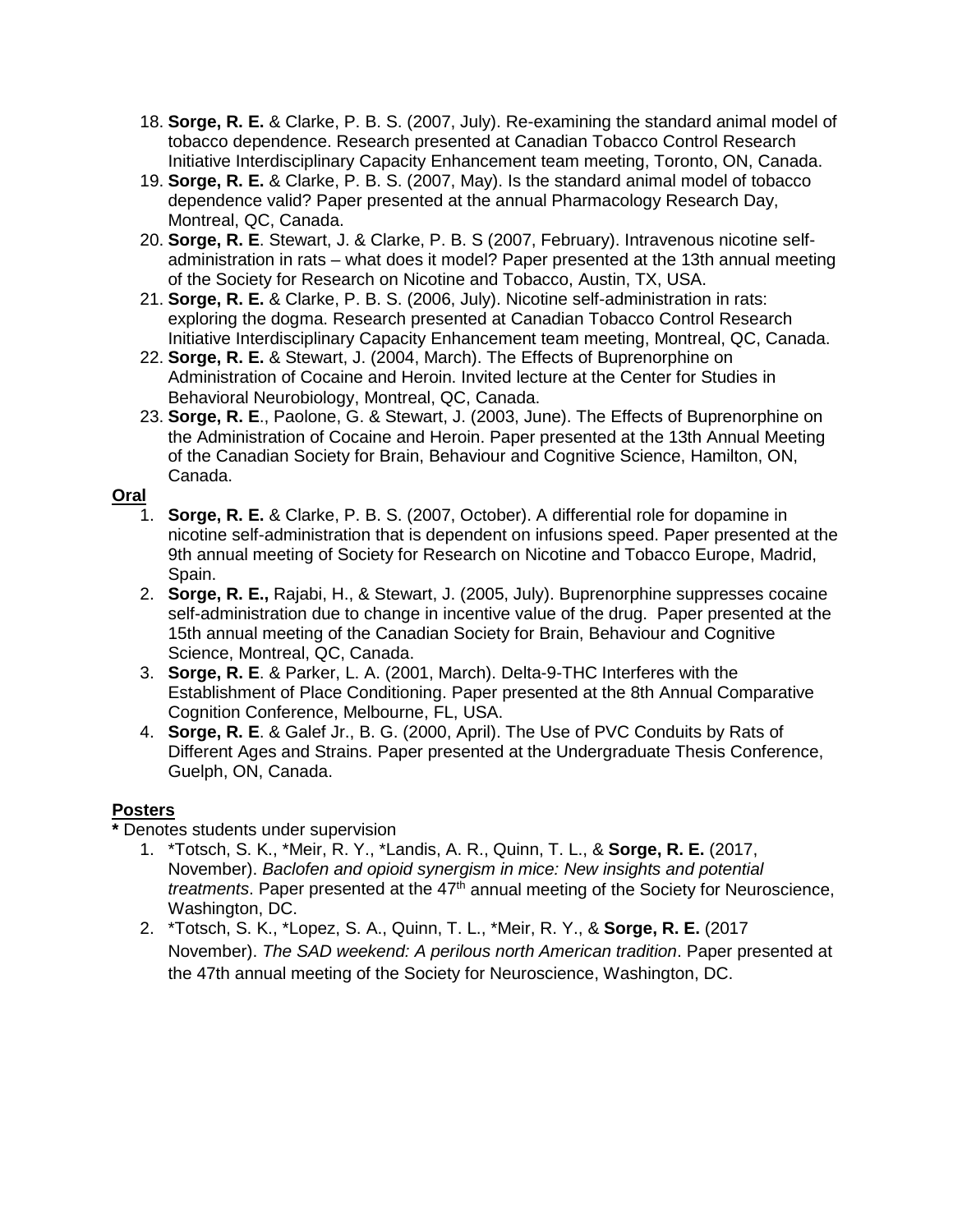- 3. \*Landis, A. R., Meir, R. Y., \*Totsch, S. K., Quinn, T. L., & **Sorge, R. E**. (2017, November). *Baclofen and opioid synergism in mice*. Paper presented at the 52<sup>nd</sup> annual conference of the National Collegiate Honors Council, Atlanta, GA.
- 4. \*Totsch, S.K., \*Lopez, S.A., Quinn, T.L., \*Meir, R.Y., & **Sorge, R.E**. (2017, May). *The SAD weekend: a perilous North American tradition*. Poster presented at the 36th Annual Scientific Meeting of the American Pain Society, Pittsburgh, PA.
- 5. \*Meir, R.Y., \*Totsch, S.K., \*Landis, A., Quinn, T.L., & **Sorge, R.E**. (2017, May). *Baclofen and Opioid Synergism in Mice: new insights and potential treatments*. Poster presented at the 36th Annual Scientific Meeting of the American Pain Society, Pittsburgh, PA.
- 6. \*Ross, E., \*Jones, C. D., \*Dewberry, L. S., Quinn, T. L. & **Sorge, R. E.** (2017, April). *Inflammasome subset assembly and nociceptive sensitivity in mice.* Paper presented at the 2017 UAB Spring Research Expo, Birmingham, AL.
- 7. \*Landis, A. R., \*Meir, R. Y., \*Totsch, S. K., \*Sexton, J. D., Quinn, T. L. & **Sorge, R. E**. (2017, April). *Baclofen and opioid synergism in mice.* Paper presented at the 2017 UAB Spring Research Expo, Birmingham, AL.
- 8. \*Ross, E., \*Jones, C. D., \*Dewberry, L. S., Quinn, T. L. & **Sorge, R. E**. (2017, April). *Inflammasome subset assembly and nociceptive sensitivity in mice.* Paper presented at the 2017 Ost Research Competition, Birmingham, AL.
- 9. \*Landis, A. R., \*Meir, R. Y., \*Totsch, S. K., \*Sexton, J. D., Quinn, T. L. & **Sorge, R. E**. (2017, April). *Baclofen and opioid synergism in mice.* Paper presented at the 2017 Ost Research Competition, Birmingham, AL
- 10. \*Totsch, S. K., \*Meir, R. Y., Quinn, T. L., \*Lopez, S. A., & **Sorge, R. E.** (2016, November). *An Anti-inflammatory Diet Reverses the Negative Behavioral and Physiological Effects of the Standard American Diet in Male and Female Mice.* Paper presented at ObesityWeek 2016, New Orleans, LA.
- 11. \*Totsch, S. K., Quinn, T. L. & **Sorge, R. E.** (2016, November). *Sex Differences in the Behavioral and Physiological effects of a Standard American Diet (SAD) in Rats*. Paper presented at ObesityWeek 2016, New Orleans, LA.
- 12. **\***Jones, C. J., \*George, A. P., \*Lukens, S., Morrison, S. L., Soleymani, T., Locher, J. L., Gower, B. A. & **Sorge, R. E.** (2016, November). A low carbohydrate diet reduces pain in older knee osteoarthritis patients. Paper presented at Obesity Week 2016, New Orleans, LA.
- 13. \*Meir, R.Y., \*Totsch, S. K., \*Landis, A.R., \*Sexton, J. D., Quinn, T. L. & **Sorge R.E.**  (2016, April). *Baclofen and opioid synergism in mice.* Paper presented at the 2016 UAB Pain Conference, Birmingham, AL.
- 14. \*Totsch, S. K., \*Meir, R. Y., Quinn, T. L., \*Lopez, S. A., & **Sorge, R. E.** (2016, November). *An Anti-inflammatory Diet Reverses the Negative Behavioral and Physiological Effects of the Standard American Diet in Male and Female Mice.* Paper presented at the 2016 UAB Pain Conference, Birmingham, AL.
- 15. **\***Jones, C. J., \*George, A. P., \*Lukens, S., Morrison, S. L., Soleymani, T., Locher, J. L., Gower, B. A. & **Sorge, R. E.** (2016, November). A low carbohydrate diet reduces pain in older knee osteoarthritis patients. Paper presented at the 2016 UAB Pain Conference, Birmingham, AL.
- 16. \*Totsch, S. K., \*Meir, R. Y., Quinn, T. L., \*Lopez, S. A., & Sorge, R. E. (2016, September). *An Anti-inflammatory Diet Reverses the Negative Behavioral and Physiological Effects of the Standard American Diet in Male and Female Mice*. Paper presented at the 16th World Congress on Pain for the International Association for the Study of Pain, Yokohama, Japan.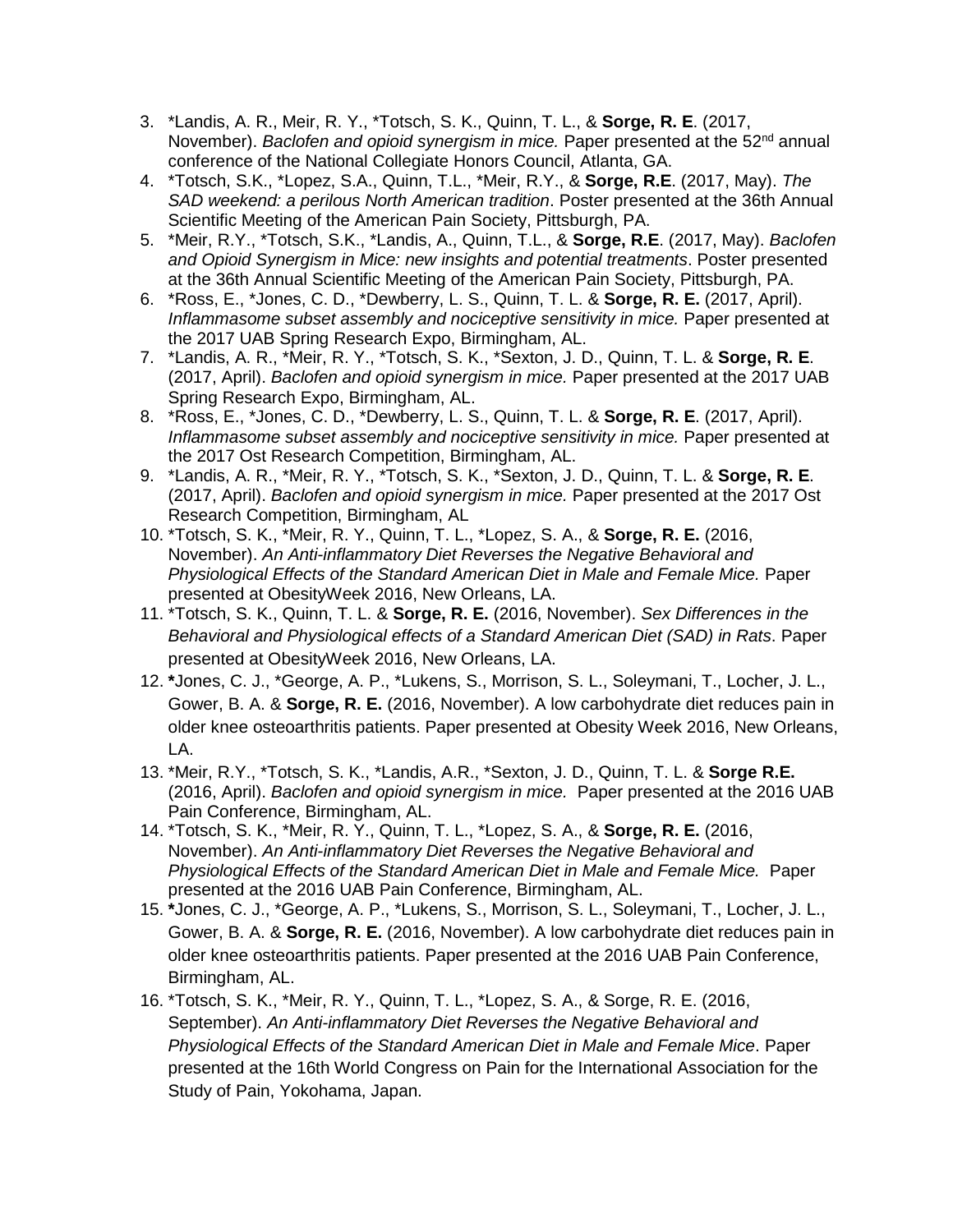- 17. Sorge, R. E., \*Totsch, S. K., & Quinn, T. L. (2016, September). *Sex Differences in the Behavioral and Physiological effects of a Standard American Diet (SAD) in Rats*. Paper presented at the 16th World Congress on Pain for the International Association for the Study of Pain, Yokohama, Japan
- 18. Sorge, R. E. (2016, July). *Immune system modulation of pain via diet.* Paper presented at the Rita Allen Scholars Meeting, Palo Alto, CA, USA.
- 19. \*Totsch, S. K., \*Meir, R. Y., Quinn, T. L., \*Lopez, S. A., & Sorge R. E. (2016, May). *Effects of a Suboptimal American Diet and an Anti-inflammatory Diet on Behavioral and Physiological Measures of Pain in Male and Female Mice*. Paper presented at the 35th meeting of the American Pain Society, Austin, TX.
- 20. \*Waite, M. E., \*Totsch, S. K., Quinn, T. L., \*Tomkovich, A., \*Schumann, A. P., \*Miller, K. L., Cowell, R. M., & Sorge R. E. (2016, May). *Sex Differences in the Impact of the Suboptimal American Diet in Rats: Effects on Behavior, Physiology and Recovery*. Paper presented at the 35th meeting of the American Pain Society, Austin, TX.
- 21. **Sorge, R. E.**, \*Totsch, S. K., \*Landis, A., \*Meir, R. Y., & Quinn, T. L. (2016, May). *Baclofen and opioid synergism in mice*. Paper presented at the 35th meeting of the American Pain Society, Austin, TX.
- 22. \*Dewberry, L. S., \*Taylor, J. C., \*Yessick, L., \*Totsch, S. K., Watts, S. A., & **Sorge R. E**. (2016, May). *Development and Validation of a Partially Automated Model of Inflammatory Chronic Pain in Zebrafish*. Paper presented at the 35th meeting of the American Pain Society, Austin, TX.
- 23. \*Meir, R.Y., \*Landis, A.R., \*Totsch, S.K. & **Sorge R.E.** (2016, April). *Synergistic effects between baclofen and opioids in mice.* Paper presented at the 2016 Ost Research Competition, Birmingham, AL.
- 24. \*Weikard, J., \*Totsch, S.K., Quinn, T.L. & **Sorge, R.E.** (2016, April). *Development and validation of a novel fibromyalgia model in mice.* Paper presented at the 2016 Ost Research Competition, Birmingham, AL.
- 25. \*George, A.P., \*Lukens, S. \*Jones, C.D., Morrison, S., Soleymani, T, Gower, B.A. & **Sorge, R.E.** (2016, April). *Diet interventions to reduce inflammation and pain in older adults with knee osteoarthritis.* Paper presented at the 2016 Ost Research Competition, Birmingham, AL.
- 26. \*Meir, R.Y., \*Landis, A.R., \*Totsch, S.K. & **Sorge R.E.** (2016, April). *Synergistic effects between baclofen and opioids in mice.* Paper presented at the 2016 UAB Spring Research Expo, Birmingham, AL.
- 27. \*Weikard, J., \*Totsch, S.K., Quinn, T.L. & **Sorge, R.E.** (2016, April). *Development and validation of a novel fibromyalgia model in mice.* Paper presented at the 2016 UAB Spring Research Expo, Birmingham, AL.
- 28. \*George, A.P., \*Lukens, S. \*Jones, C.D., Morrison, S., Soleymani, T, Gower, B.A. & **Sorge, R.E**. (2016, April). *Diet interventions to reduce inflammation and pain in older adults with knee osteoarthritis.* Paper presented at the 2016 UAB Spring Research Expo, Birmingham, AL.
- 29. **Sorge, R. E.,** \*Totsch, S. K., \*Waite, M. E. & Quinn, T. L. (2015, May). *Baclofen*  enhances opioid analgesia and reward in rodents. Paper presented at the 34<sup>th</sup> meeting of the American Pain Society, Palm Springs, USA.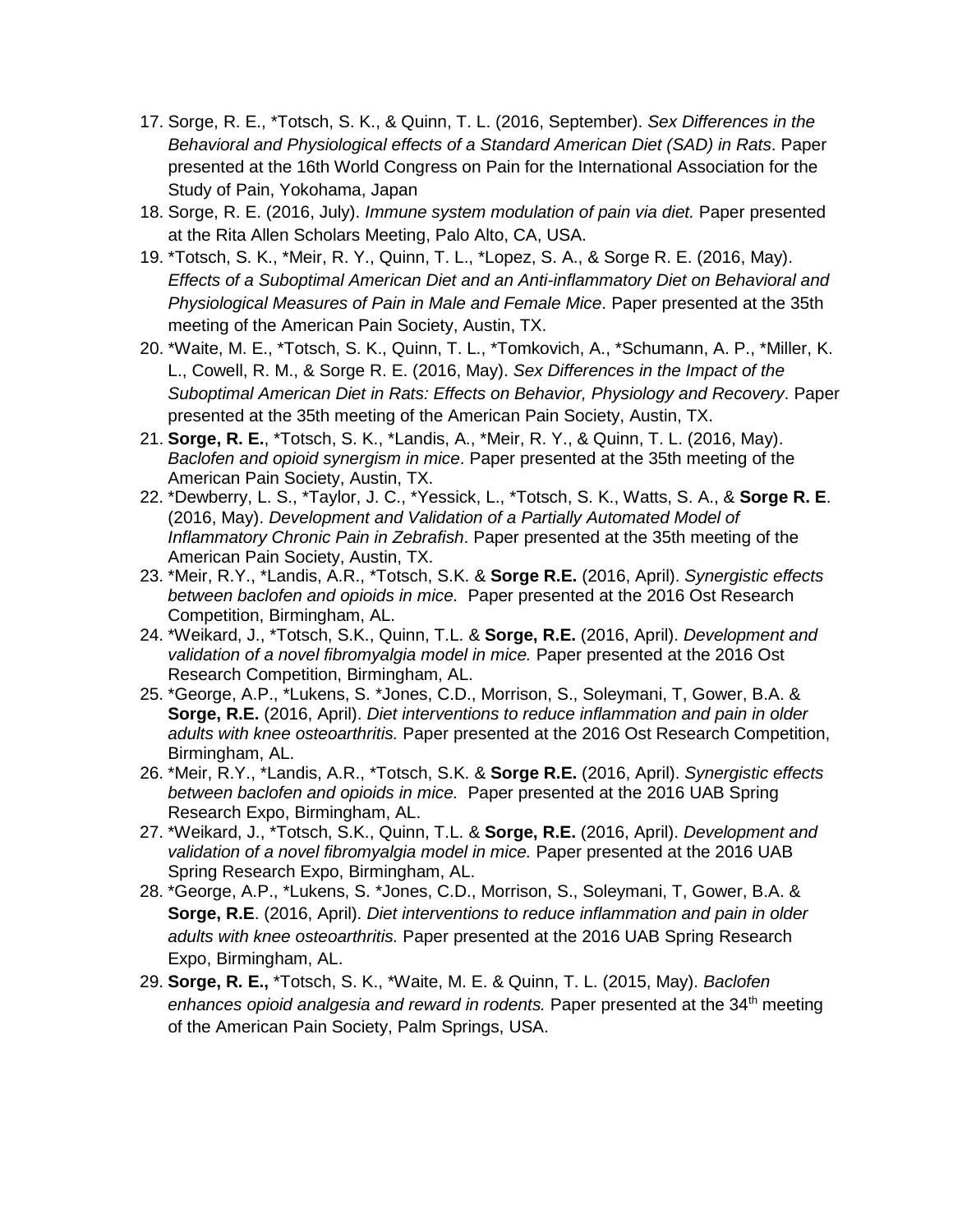- 30. \*Totsch, S. K., \*Waite, M. E., \*Tomkovich, A., Quinn, T., & **Sorge R. E**. (2015, May)**.**  *Behavioral and physiological effect of poor diet in mice.* Paper presented at the 34<sup>th</sup> meeting of the American Pain Society, Palm Springs, USA.
- 31. \*Waite, M. E., \*Totsch, S. K., Quinn, T., \*Tomkovich, A., \*Schumann, A. P., & **Sorge, R. E.** (2015, May). *Behavioral and physiological effects of a new Sub-Optimal American Diet (SAD) in rats.* Paper presented at the 34th meeting of the American Pain Society, Palm Springs, USA.
- 32. \*Schumann, A. P. & **Sorge, R. E**. (2014, Oct). *Innate immune system involvement in analgesia and drug reward*. Paper presented at the 15th World Congress on Pain of the International Association for the Study of Pain, Buenos Aires, Argentina.
- 33. \*Schumann, A. P. & **Sorge, R. E**. (2014, May). *Innate immune system involvement in analgesia and drug reward.* Paper presented at the 33rd annual meeting of the American Pain Society, Tampa, FL, USA.
- 34. \*Tomkovich, A., \*Schumann, A. P., \*Dewberry, L. S., Quinn, T. L. & **Sorge, R. E**. (2014, May). *Evaluation of the efficacy of common analgesics for spontaneous postoperative and evoked pain in rats*. Paper presented at the 33rd annual meeting of the American Pain Society, Tampa, FL, USA.
- 35. \*Jones, C. D., \*Dewberry, L. S., Quinn, T. L. & **Sorge, R. E.** (2014, Apr). *The role of the inflammasome in acute pain sensitivity*. Poster presented at the 25th Ost Undergraduate Research Competition, Birmingham, USA.
- 36. \*Jones, C. D., \*Dewberry, L. S., Quinn, T. L. & **Sorge, R. E**. (2014, Apr). *The role of the inflammasome in acute pain sensitivity*. Poster presented at the 7<sup>th</sup> UAB EXPO, Birmingham, USA
- 37. **Sorge, R. E**., Mapplebeck, J. C. S., Martin, L. J., Alexander, J., Beggs, S., Rosen, S., Zhang, J., Salter, M. W., & Mogil, J. S. (2013, November). *Male and female mice use distinct spinal immune cells to mediate chronic pain.* Paper presented at the 43<sup>rd</sup> annual meeting for the Society for Neuroscience, San Diego, CA, USA.
- 38. \*Schumann, A. P., \*Tomkovich, A., \*Dewberry, S., \*Brookins, A., Quinn, T. L., & **Sorge, R. E**. (2013, July). *Comprehensive evaluation of the efficacy of common analgesics for spontaneous pain following surgery.* Paper presented at the UAB Summer Research Expo, Birmingham, AL, USA.
- 39. \*Brookins, A. J., \*Dewberry, L. S., & **Sorge, R. E.** (2013, July). *The role of the inflammasome in acute pain sensitivity.* Paper presented at the UAB Summer Research Expo, Birmingham, AL, USA.
- 40. Mogil, J. S., **Sorge, R. E.**, Martin, L. J., Isbester, K. A. & Sternberg, W. F. (2012, October). *Androstadienone-related stress-indiced analgesia in the mouse via exposure*  to males. Paper presented at the 42<sup>nd</sup> annual meeting for the Society for Neuroscience, New Orleans, LA, USA.
- 41. **Sorge, R. E.,** Labbe, K., Saleh, M. & Mogil, J. S. (2012, October). *Cellular inhibitors of apoptosis proteins (cIAPs) play a role in sensitivity to noxious stimululation in mice in the*  absence of inflammation. Paper presented at the 42<sup>nd</sup> annual meeting for the Society for Neuroscience, New Orleans, LA, USA.
- 42. Khoutorsky, A., Gkogkas, C., **Sorge, R. E**., Mogil, J. S., Nader, K., Lacaille, J. C. & Sonenberg, N. (2012, October). *Control of synaptic plasticity and memory via suppression of poly(A)-binding protein.* Paper presented at the 42<sup>nd</sup> annual meeting for the Society for Neuroscience, New Orleans, LA, USA.
- 43. **Sorge, R. E.,** Martin, L. J., Isbester, K. A., Chabot-Dore, A.-J., Stone, L. S. & Mogil, J. S. (2012, August). *MACHO: Male-induced analgesia by chemosensory olfaction.* Paper presented at the 14<sup>th</sup> World Congress on Pain, Milan, Italy.
- 44. **Sorge, R. E.,** Khoutorsky, A., Sonenberg, N. & Mogil, J. S. (2011, November). *Alterations in translational regulation play a key role in thermal pain sensitivity in mice.*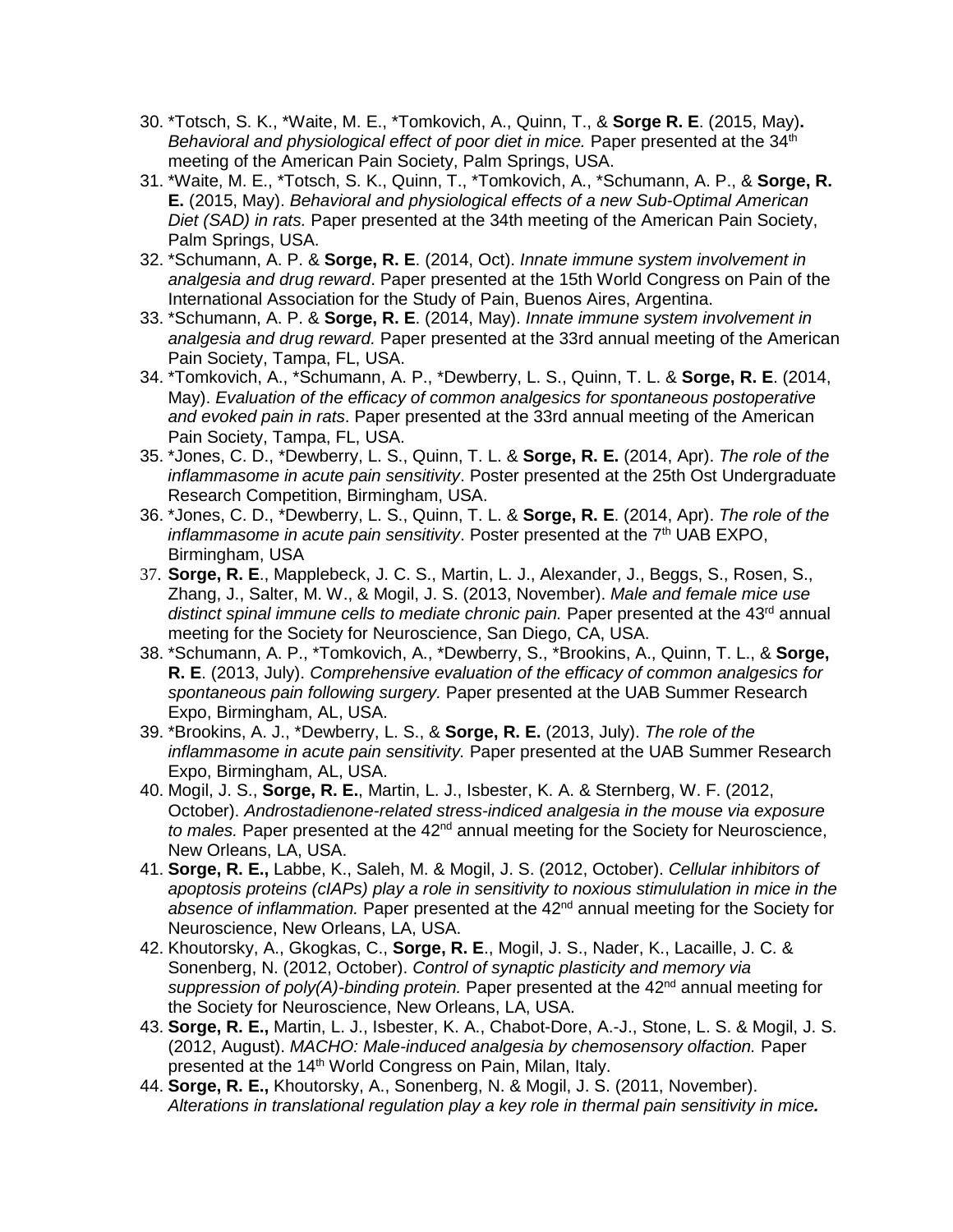Paper presented at the 41<sup>st</sup> annual meeting for the Society for Neuroscience, Washington DC, USA.

- 45. Martin, L. J., **Sorge, R. E.,** Austin, J. S., Smith, S. B., Maixner, W., Diatchenko, L., & Mogil, J. S. (2011, November). *Modulation of nociceptive sensitivity in inflammatory and neuropathic pain by the epidermal growth factor receptor.* Paper presented at the 41<sup>st</sup> annual meeting for the Society for Neuroscience, Washington DC, USA.
- 46. Tuttle, A. H., Sotocinal, S. G., **Sorge, R. E.**, Zaloum, A., Martin, L. J., Wieskopf, J. S., Mapplebeck, J. C. S., Wei, P., Zhan, S., Zhang, S., McDougall, J. J., King, O. D., & Mogil, J. S. (2011, November). *The rat grimace scale: a partially automated method for quantifying pain in the laboratory rat via facial expressions.* Paper presented at the 41<sup>st</sup> annual meeting for the Society for Neuroscience, Washington DC, USA.
- 47. Weiskopf, J. S., Austin, J. S., Slepian, P., **Sorge, R. E.,** Su, A., Mathur, J., Uzzell, V., Janes, J., McIntosh, J., Maskos, U., Changeux, J. P., Devor, M., Lester, H., Belfer, I., Diatchenko, L., Patapoutian, A., & Mogil, J. S. (2011, November). *The role of chrna6 in chronic pain.* Paper presented at the 41st annual meeting for the Society for Neuroscience, Washington DC, USA.
- 48. Mapplebeck, J. C. S., Tabaka, J. M., Sotocinal, S. G., **Sorge, R. E.,** & Mogil, J. S. (2011, November). *Dissociation of facial expression-based spontaneous pain quantification from other measures of pain in mice.* Paper presented at the 41<sup>st</sup> annual meeting for the Society for Neuroscience, Washington DC, USA.
- 49. **Sorge, R. E.,** Khoutorsky, A., Sonenberg, N. & Mogil, J. S. (2011, June). *Alterations in translational regulation play a key role in thermal pain sensitivity in mice.* Paper presented at the Joint Annual Scientific Meeting of the Canadian Pain Society and the British Pain Society, Edinburgh, Scotland, UK.
- 50. **Sorge, R. E.,** LaCroix-Fralish, M. L., Tuttle, A. H., Sotocinal, S., Topham, L., Beggs, S., Trang, T., Salter, M. W., & Mogil, J. S. (2011, January). *Sex differences in spinal TLR4 mediation of neuropathic pain in mice.* Paper presented at the 15<sup>th</sup> annual McGill Pain Day, Montreal, QC, Canada.
- 51. Malfait, A. M., Seymour, A., Valdes, A. M., Das, R., Tortorella, M., Arden, N. K., Vaughn, F. L., Leaverton, P. E., Hart, D. J., **Sorge, R. E**., Sotocinal, S. G., Schorscher-Petcu, A., & Mogil, J. S. (2010, November). *A role for PACE4 in pain in mice and humans: pain phenotype of a PACE4 null mutant and genetic association with knee osteoarthritis pain.* Paper presented at the 74<sup>th</sup> annual meeting of the American College of Rheumatology, Atlanta, GA, USA.
- 52. **Sorge, R. E**., LaCroix-Fralish, M. L., Bailey, A. L., Sotocinal, S. G., Ritchie, J., Austin, J.S., Liu, H., Labialle, S., Yang, L., Shi, Y., Naumova, A. K., & Mogil, J. S. (2010, November). *The Yin and Yang of pain: fine mapping of the Yin-Yang 1 transcription factor gene's effect on formalin test pain behaviour and morphine analgesia.* Paper presented at the 40<sup>th</sup> annual meeting of the Society for Neuroscience, San Diego, CA, USA
- 53. **Sorge, R. E.,** LaCroix-Fralish, M. L., Sotocinal, S. G., Ritchie, J., Austin, J-S., Liu, H., Labialle, S., Yang, L., Shi, Y., Naumova, A. K. & Mogil, J. S. (2010, September). *The Yin and Yang of pain: fine mapping of the Yin-Yang 1 transcription factor gene's effect on formalin test pain behaviour and morphine analgesia.* Paper presented at the 13<sup>th</sup> world congress of the International Association for the Study of Pain, Montreal, QC, Canada.
- 54. Mogil, J. S., **Sorge, R. E.,** Beggs, S., LaCroix-Fralish, M. L., Sotocinal, S. G., Trang, T. & Salter, M. W. (2010, September). *Sex differences in the reduced allodynia displayed by*  C3H/HeJ mice: a tlr4-independent pathway in female mice? Paper presented at the 13<sup>th</sup> world congress of the International Association for the Study of Pain, Montreal, QC, Canada.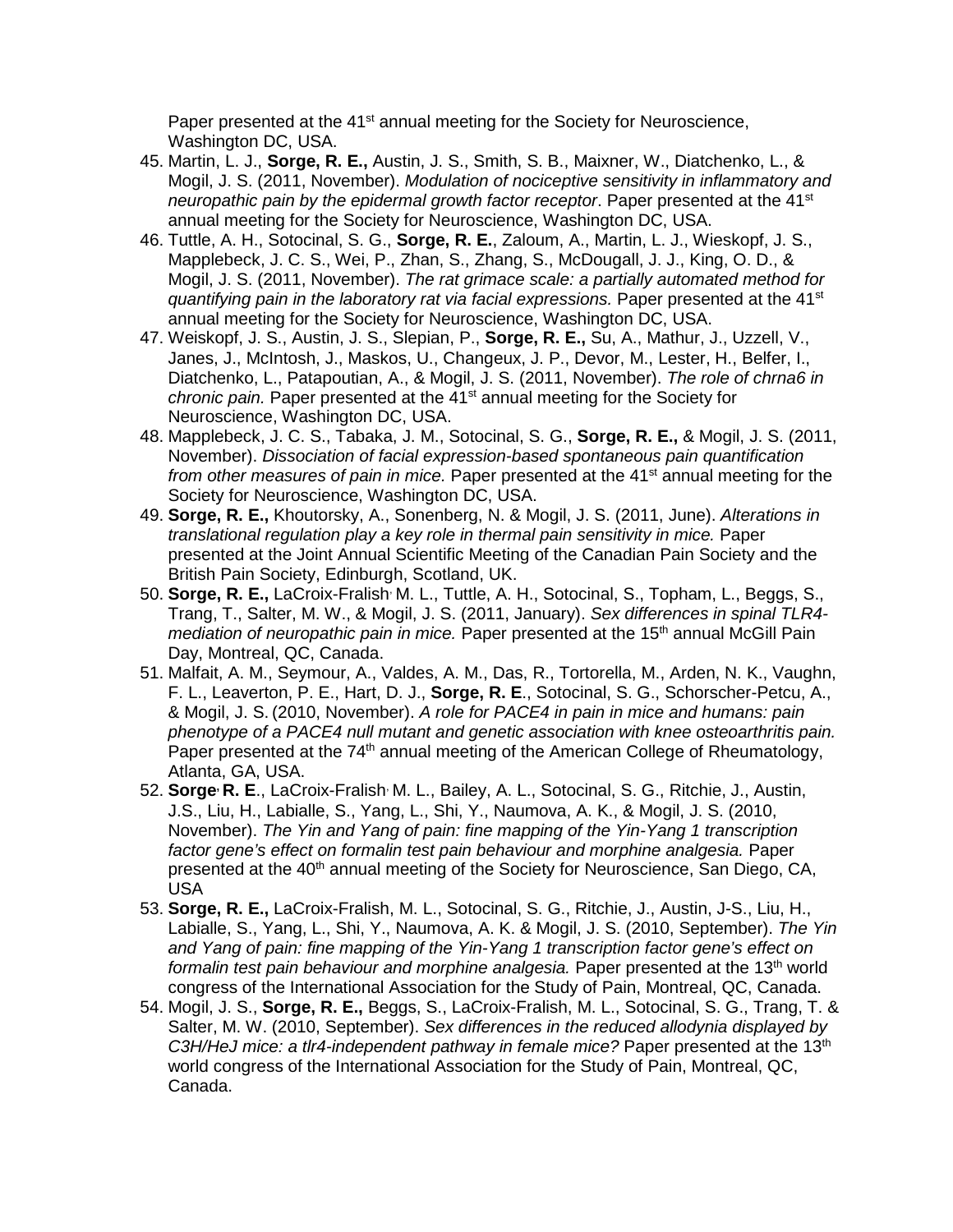- *55.* **Sorge, R. E.** & Clarke, P. B. S. (2010, February). *Self-administration of the tobacco constituents norharman and nicotine alone and in combination.* Paper presented at the 16<sup>th</sup> annual meeting of the Society for Research on Nicotine and Tobacco, Baltimore, MD, USA.
- *56.* **Sorge, R. E.** & Clarke, P. B. S. (2009, October). *Differential effects of chronic versus acute administration of monoamine oxidase inhibitors on nicotine self-administration in*  rats. Paper presented at the 39<sup>th</sup> annual meeting of the Society for Neuroscience, Chicago, USA
- 57. **Sorge, R. E.** & Clarke, P. B. S. (2008, February). *Dopamine D2, but not D1, receptors contribute to differences in our new model of nicotine self-administration in rats.* Paper presented at the 14<sup>th</sup> annual meeting of the Society for Research on Nicotine and Tobacco, Portland, OR, USA.
- 58. Baharnouri, G, **Sorge, R. E**. & Clarke, P. B. S. (2008, February). *Limited effectiveness of monoamine oxidase inhibitors on established nicotine self-administration in rats.* Paper presented at the 14<sup>th</sup> annual meeting of the Society for Research on Nicotine and Tobacco, Portland, OR, USA.
- 59. **Sorge, R. E.,** & Clarke, P. B. S. (2007, November). *Slow/low intravenous infusions of nicotine in rats: a better model of smoking?* Poster presented at the 37<sup>th</sup> annual meeting of the Society for Neuroscience, San Diego, CA, USA.
- 60. Chehayeb, D., **Sorge, R. E.,** Franklin, K. B., & Clarke, P. B. S. (2007, November). *Ultrasonic vocalizations and psychomotor stimulant reward in adult rats.* Poster presented at the 37<sup>th</sup> annual meeting of the Society for Neuroscience, San Diego, CA, USA.
- 61. **Sorge, R. E.,** Stewart, J. & Clarke, P. B. S. (2006, November). *Effect of infusion duration on intake during nicotine self-administration in rats: rapid infusions are not necessary*. Poster presented at the 36<sup>th</sup> annual meeting of the Society for Neuroscience, Atlanta, GA, USA
- 62. **Sorge, R. E.,** Rajabi, H. & Stewart, J. (2005, November). *Chronic buprenorphine suppresses cocaine self-administration on both fixed ratio and progressive ratio*  schedules of reinforcement. Poster presented at the 35<sup>th</sup> annual meeting of the Society for Neuroscience, Washington, DC, USA.
- 63. Stewart, J., **Sorge, R. E.,** Rajabi, H. & Klein, H. (2005, November). *The effects of chronic buprenorphine in rats on responses to acute injections of cocaine and heroin across time.* Poster presented at the 35th annual meeting of the Society for Neuroscience, Washington, DC, USA.
- 64. Hood, S. J., **Sorge, R. E**. & Stewart, J. (2005, November). *Chronic buprenorphine suppresses sucrose intake on an FR1 schedule, but does not affect responding on FR5 or progressive ratio schedule.* Poster presented at the 35th annual meeting of the Society for Neuroscience, Washington, DC, USA.
- 65. **Sorge, R. E**., Hood, S., & Stewart, J. (2005, July). *Chronic buprenorphine reduces both heroin- and cocaine-seeking in tests of extinction and drug-induced reinstatement, but not following stress.* Poster session presented at the 28<sup>th</sup> annual meeting of the Canadian College for Neuropsychopharmacology, St. John's, NF, Canada.
- 66. Hood, S., **Sorge, R. E**., & Stewart, J. (2005, July). *Buprenorphine treatment alters sucrose reinforcement.* Poster session presented at the 15<sup>th</sup> annual meeting of the Canadian Society for Brain Behaviour and Cognitive Science, Montreal, QC, Canada.
- 67. **Sorge, R. E**., Rajabi, H. & Stewart, J. (2004, November). M*ethadone or buprenorphine maintenance attenuates the heroin-induced rise in nucleus accumbens dopamine, but potentiates the cocaine-induced rise.* Poster session presented at the 7<sup>th</sup> annual Chemistry and Biochemistry Graduate Research Conference, Montreal, QC, Canada.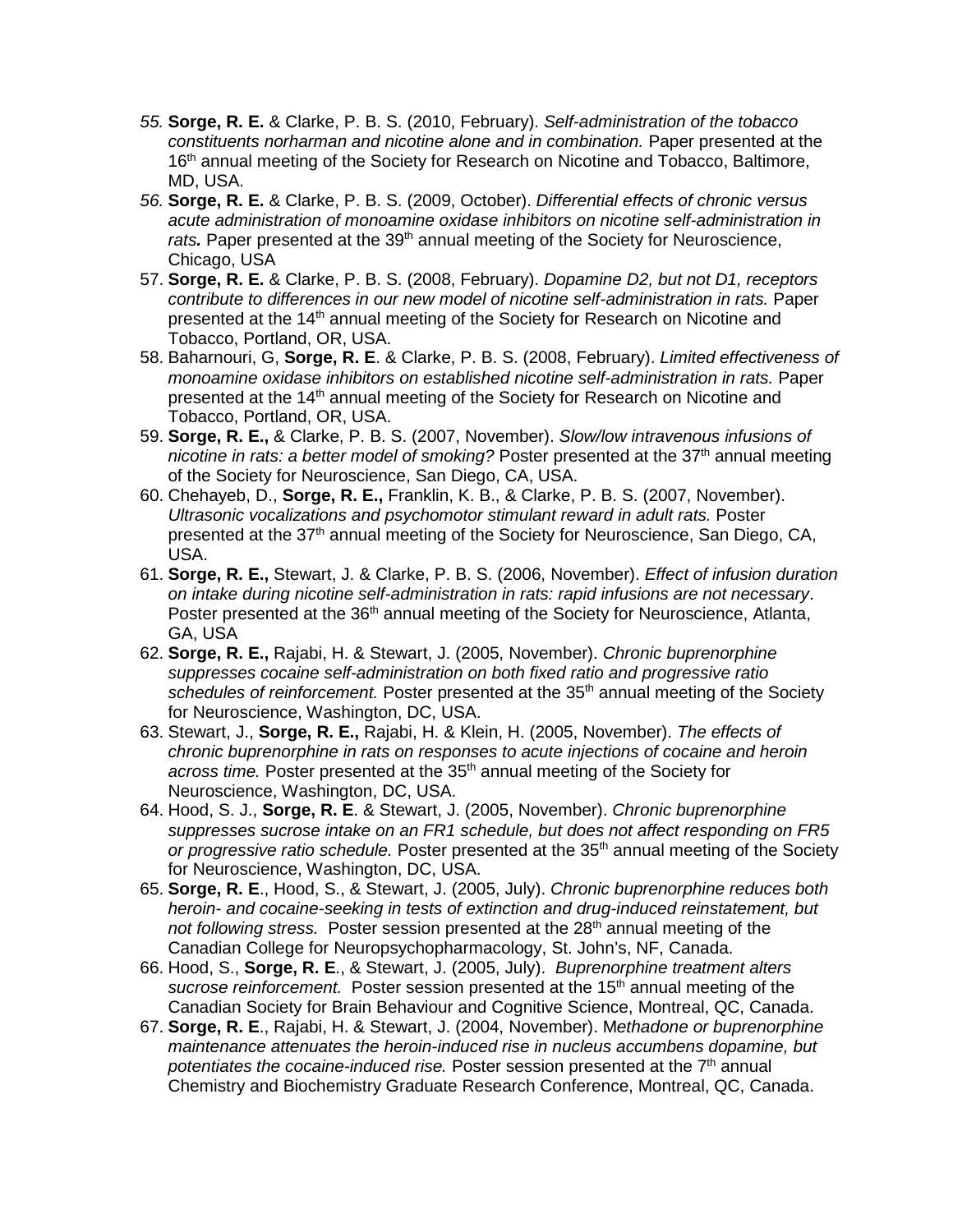- 68. **Sorge, R. E**., Rajabi, H. & Stewart, J. (2004, October). *Maintenance on methadone or buprenorphine attenuates the heroin-induced rise in nucleus accumbens dopamine, but*  potentiates the cocaine-induced rise. Poster session presented at the 34<sup>th</sup> annual meeting of the Society for Neuroscience, San Diego, CA, USA*.*
- 69. Caruana, D. A., **Sorge, R. E.**, Hanck, J. J., Harbour, V. L., Stewart, J., and Chapman, C. A. (2004, October) *Dopaminergic modulation of glutamate-mediated synaptic transmission in layer II of the lateral entorhinal cortex in vivo.* Poster session presented at the 34th annual meeting of the Society for Neuroscience, San Diego, CA, USA*.*
- 70. **Sorge, R. E.,** Rajabi, H., Campbell, L., Quinlan-Davidson, M. & Stewart, J. (2004, July). *Buprenorphine, a mixed opioid agonist-antagonist, attenuates the rise in nucleus accumbens dopamine following heroin, but potentiates the rise in dopamine following cocaine.* Poster session presented at the 27th Annual Meeting of the Canadian College for Neuropsychopharmacology, Kingston, ON, Canada.
- 71. **Sorge, R. E**., Paolone, G., Zannetos, T. & Stewart, J. (2004, February). *The Opioid Agonist-Antagonist, Buprenorphine, Preferentially Suppresses Cocaine Self-Administration in Rats Trained to Self-Administer Both Heroin and Cocaine*. Poster session presented at the Concordia University Research Day, Montreal, QC, Canada.
- 72. **Sorge, R. E.,** Campbell, L., Quinlan-Davidson, M., Rajabi, H. & Stewart, J. (2004, February). *The Effects of Buprenorphine on Extracellular Levels of Dopamine in the Nucleus Accumbens in Response to Cocaine and Heroin*. Poster session presented at the Concordia University Research Day, Montreal, QC, Canada.
- 73. **Sorge, R. E**., Leri, F., Paolone, G., Tremblay, A., Jenkins, P., Rajabi, H. & Stewart, J. (2003, October). *The Effects of Buprenorphine and Methadone on Reinstatement and*  Self-Administration of Cocaine and Heroin. Poster session presented at the 20<sup>th</sup> Anniversary of the Center for Studies in Behavioral Neurobiology, Montreal, QC, Canada.
- 74. **Sorge, R. E**, Jenkins, P. Paolone, G. & Stewart, J. (2003, November). *Effect of Amount of Exposure to Cocaine Self-Administration and Time Since Termination of Drug Taking on Relapse to Drug Seeking Assessed in Extinction and Following Acute Footshock Stress.* Poster session presented at the 33rd Annual Conference for the Society for Neuroscience, New Orleans, LA, USA.
- 75. Stewart, J., **Sorge, R. E**., Leri, F. & Paolone G. (2003, November*). The Opioid Agonist-Antagonist, Buprenorphine, Preferentially Suppresses Cocaine Self-Administration Over Heroin in Rats Trained to Self-Administer Both Drugs*. Poster session presented at the 33<sup>rd</sup> Annual Conference for the Society for Neuroscience, New Orleans, LA, USA.
- *76.* Leri, F., Tremblay, A., **Sorge, R. E.**, Paolone, G., Goddard, B. & Stewart, J. (2003, November). *Effects of Methadone Maintenance on Cocaine-Motivated Behaviors.*  Poster session presented at the 33<sup>rd</sup> Annual Conference for the Society for Neuroscience, New Orleans, LA, USA
- 77. **Sorge, R. E**. & Parker, L. A. (2001, November). *Delta-9-Tetrahydrocannibinol Interferes with Learning in the Place Conditioning Paradigm.* Poster session presented at the 31<sup>st</sup> Annual Conference for the Society for Neuroscience, San Diego, CA, USA.

### **Professional Memberships**

- International Association for the Study of Pain (IASP)
- American Pain Society (APS)
- Canadian Pain Society (CPS)
- Society for Neuroscience (SfN)
- American Association for Laboratory Animal Science (AALAS)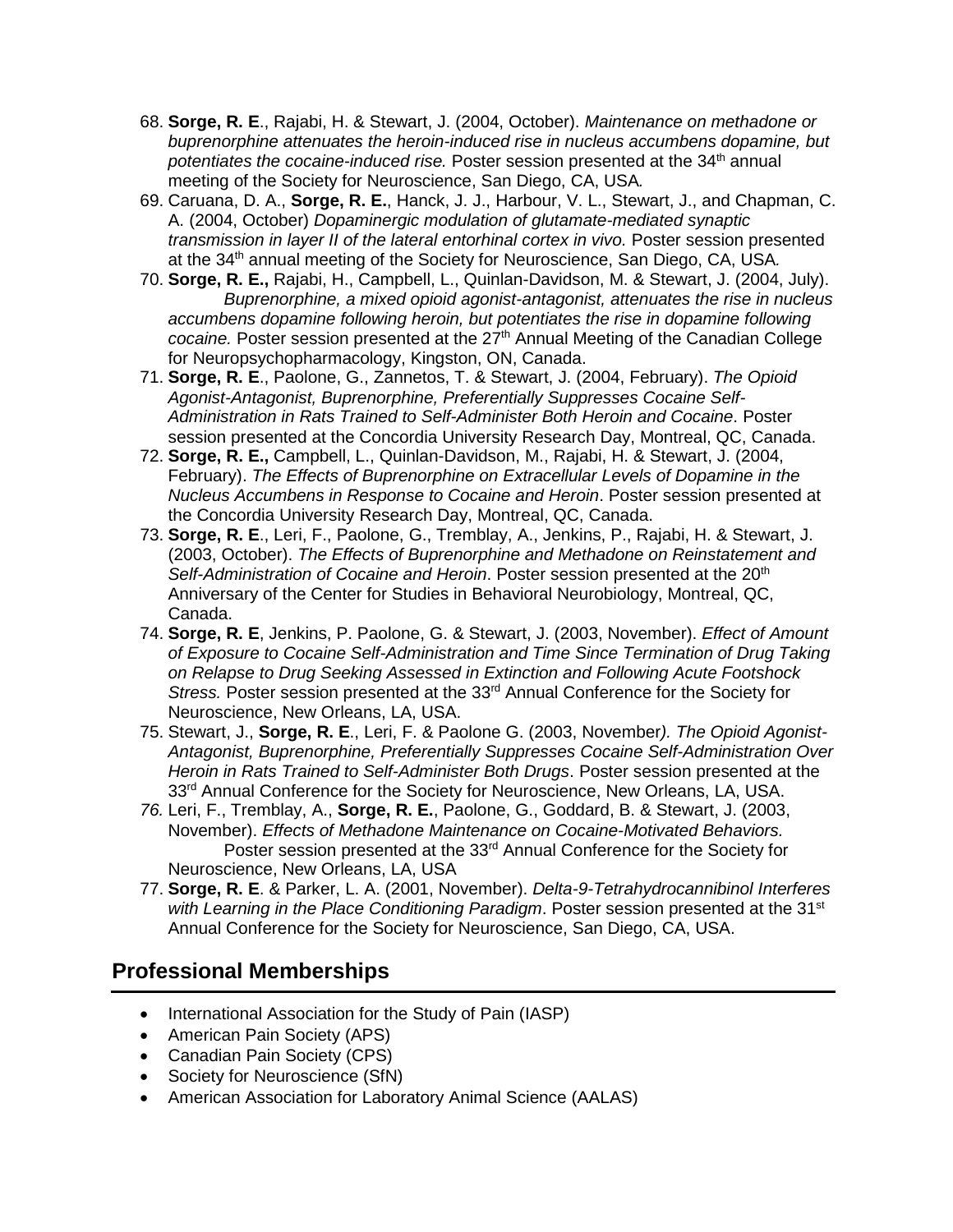# **Professional Activities**

| <b>Graduate Student Mentorship</b>      |                                                  |                                                    |              |                    |
|-----------------------------------------|--------------------------------------------------|----------------------------------------------------|--------------|--------------------|
| <b>Name</b>                             | Program                                          | <b>Role</b>                                        |              | Year               |
| <b>Stacie Totsch</b>                    | <b>Behavioral Neuroscience</b>                   | <b>Primary Mentor</b>                              |              | 2014-Present       |
| Larissa Strath                          | <b>Behavioral Neuroscience</b>                   | <b>Primary Mentor</b>                              |              | 2017-Present       |
| <b>Chris Taylor</b>                     | <b>Biology</b>                                   | <b>Thesis Committee</b>                            |              | Current            |
| Mary Latimer                            | <b>Biology</b>                                   | <b>Thesis Committee</b>                            |              | Current            |
| Amanda Aponte                           | <b>Graduate Biomedical Sci</b>                   | <b>Thesis Committee</b>                            |              | Current            |
| Rachel Orlandella                       | <b>Graduate Biomedical Sci</b>                   | <b>Thesis Committee</b>                            |              | Current            |
| Katherine Henley                        | <b>Graduate Biomedical Sci</b>                   | <b>Thesis Committee</b>                            |              | Current            |
| Jodi Paul                               | <b>Behavioral Neuroscience</b>                   | <b>Thesis Committee</b><br><b>Thesis Committee</b> |              | Defended 2015      |
| <b>Chelsea Ball</b>                     | <b>Behavioral Neuroscience</b>                   |                                                    |              | Defended 2014      |
| Samuel Duesman                          | <b>Behavioral Neuroscience</b>                   | <b>Rotation Mentor</b>                             |              | <b>Fall 2016</b>   |
| Yue Zhang                               | <b>Behavioral Neuroscience</b>                   | <b>Rotation Mentor</b>                             |              | <b>Fall 2015</b>   |
| Kiara Miller                            | <b>Graduate Biomedical Sci</b>                   | <b>Rotation Mentor</b>                             |              | <b>Fall 2015</b>   |
| <b>Undergraduate Student Mentorship</b> |                                                  |                                                    |              |                    |
| <b>Name</b>                             | Program                                          | <b>Role</b>                                        |              | Year               |
| <b>Remy Meir</b>                        | Neurobiology                                     | <b>Primary Mentor</b>                              |              | Current            |
| Aaron Landis                            | Psychology                                       | <b>Primary Mentor</b>                              |              | Current            |
| Alan George                             | <b>Sci-Tech Honors</b>                           | <b>Primary Mentor</b>                              |              | Current            |
| <b>Shannon Lukens</b><br>Erin Ross      | <b>Sci-Tech Honors</b><br><b>Sci-Tech Honors</b> | <b>Primary Mentor</b>                              |              | Current<br>Current |
| Salvador Lopez                          | Psychology                                       | <b>Primary Mentor</b><br><b>Primary Mentor</b>     |              | Completed 2017     |
| Savannah Dewberry                       | <b>Sci-Tech Honors</b>                           | <b>Primary Mentor</b>                              |              | Defended 2016      |
| Ashleigh Tomkovich                      | <b>Sci-Tech Honors</b>                           | <b>Primary Mentor</b>                              |              | Defended 2015      |
| Alan Schumann                           | <b>Sci-Tech Honors</b>                           | <b>Primary Mentor</b>                              |              | Defended 2015      |
| <b>Catherine Jones</b>                  | Psychology                                       | <b>Primary Mentor</b>                              |              | Defended 2014      |
| <b>Courses Taught As Coursemaster</b>   |                                                  | <b>Term</b>                                        | Year         | <b>Enrollment</b>  |
| PY 253 - Brain, Mind and Behavior       |                                                  | Spring                                             | 2013         | 80                 |
| PY 253 - Brain, Mind and Behavior       |                                                  | Spring                                             | 2014         | 76                 |
| PY 253 - Brain, Mind and Behavior       |                                                  | Spring                                             | 2015         | 97                 |
| PY 253 - Brain, Mind and Behavior       |                                                  | Fall                                               | 2016         | 98                 |
| PY 390 - Animal Behavior                |                                                  | Fall                                               | 2013         | 39                 |
| PY 390 - Animal Behavior                |                                                  | Fall                                               | 2014         | 46                 |
| PY 390 - Animal Behavior                |                                                  | Fall                                               | 2015         | 48                 |
| PY 390 - Animal Behavior                |                                                  | Fall                                               | 2016         | 46                 |
| PY 431/787 - Dynamics of Pain           |                                                  | Spring                                             | 2013         | 5                  |
| PY 431/787 - Dynamics of Pain           |                                                  | Spring                                             | 2014         | 19                 |
| PY 431/787 - Dynamics of Pain           |                                                  | Spring                                             | 2015         | 24                 |
| PY 431/787 - Dynamics of Pain           |                                                  | Spring                                             | 2016<br>2017 | 35<br>40           |
| PY 431/787 - Dynamics of Pain           |                                                  | Spring                                             |              |                    |

#### **Contributed lectures**

PY 753 - Fundamentals of Behavioral Neuroscience (Fall, 2012), 5 lectures